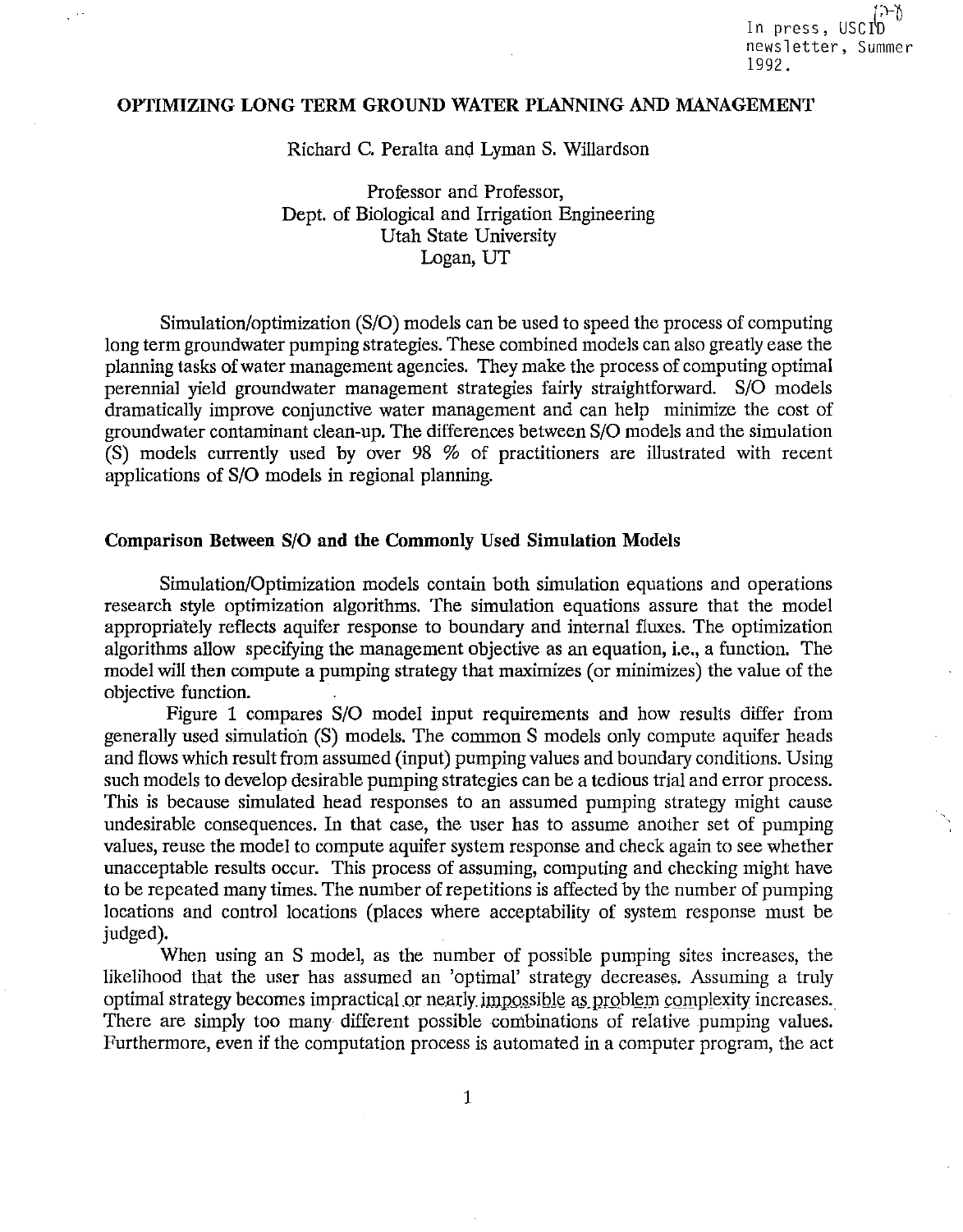of checking and assuring strategy acceptability becomes increasingly painful as the number of control locations becomes large. In essence, it becomes impossible to compute mathematically optimal strategies for complicated groundwater management problems using S models.

On the other hand, S/0 models directly compute the best pumping strategies for the desired management objectives, while assuring that the resulting heads and flows do not lie outside of prespecified limits or bounds (Fig. 1). The upper or lower bounds reflect the range of values which are acceptable for pumping volume and head for each cell. The model automatically considers the limits in the course of computing optimal pumping strategies. Lower bounds on pumping might be used to assure that at least current pumping is permitted. Pumping may or may not be limited at the upper end of the range, or it might be limited to reflect the most water that can be practically used from a particular cell. Lower bounds on head might be set at a specific distance below current water levels to prevent pollutant intrusion, or above the base of the aquifer. Upper bounds might be the ground surface or a water table at a specified distance below the ground surface.

Assume, for example, a situation in which a planning agency is attempting to determine how much groundwater they should permit to be pumped from an aquifer and the locations where it should be pumped, i.e., the spatial distribution of the withdrawals. If current pumping rates continue, harmful consequences might result. Local drawdowns might also become excessive, causing unacceptable saturated thickness, reduced well yields, salt water intrusion or stream dewatering. A finite difference S/O model can be used to directly calculate an optimal pumping strategy for any of several management objectives, without causing unacceptable consequences. For example, assume that the objective is to maximize regional sustainable groundwater pumping. Assume also that the agency does not want future heads to be more than 10 m lower than current heads and, in addition, does not want to induce salt water intrusion from the ocean. The S/0 model will directly calculate the maximum annual extraction possible in the basin and how much groundwater should be pumped from each cell. The potentiometric surface heads that will ultimately evolve from the optimal pumping will lie within the bounds specified initially (Fig. 1). In other words, future heads will not be more than 10 m below current heads and the gradient to the coast will be acceptable.

Of course, S/0 models have some of the same limitations as standard simulation models. Inadequate data or poor system representation will cause error. It is not possible to truly optimize management of a system that cannot be correctly represented for simulation. Thus, useful simulation/optimization modeling presupposes that aquifer parameters are appropriate and actual boundary conditions are represented adequately within the model.

#### **Utility and Limitations of Common S/0 Models**

 $\mathcal{L}^{\mathcal{L}}$ 

Most S/O models use either an embedding or a response matrix approach for representing system (head) response to stimuli (pumping), (Gorelick, 1983). Embedding type models contain discretized finite difference or finite element equations embedded directly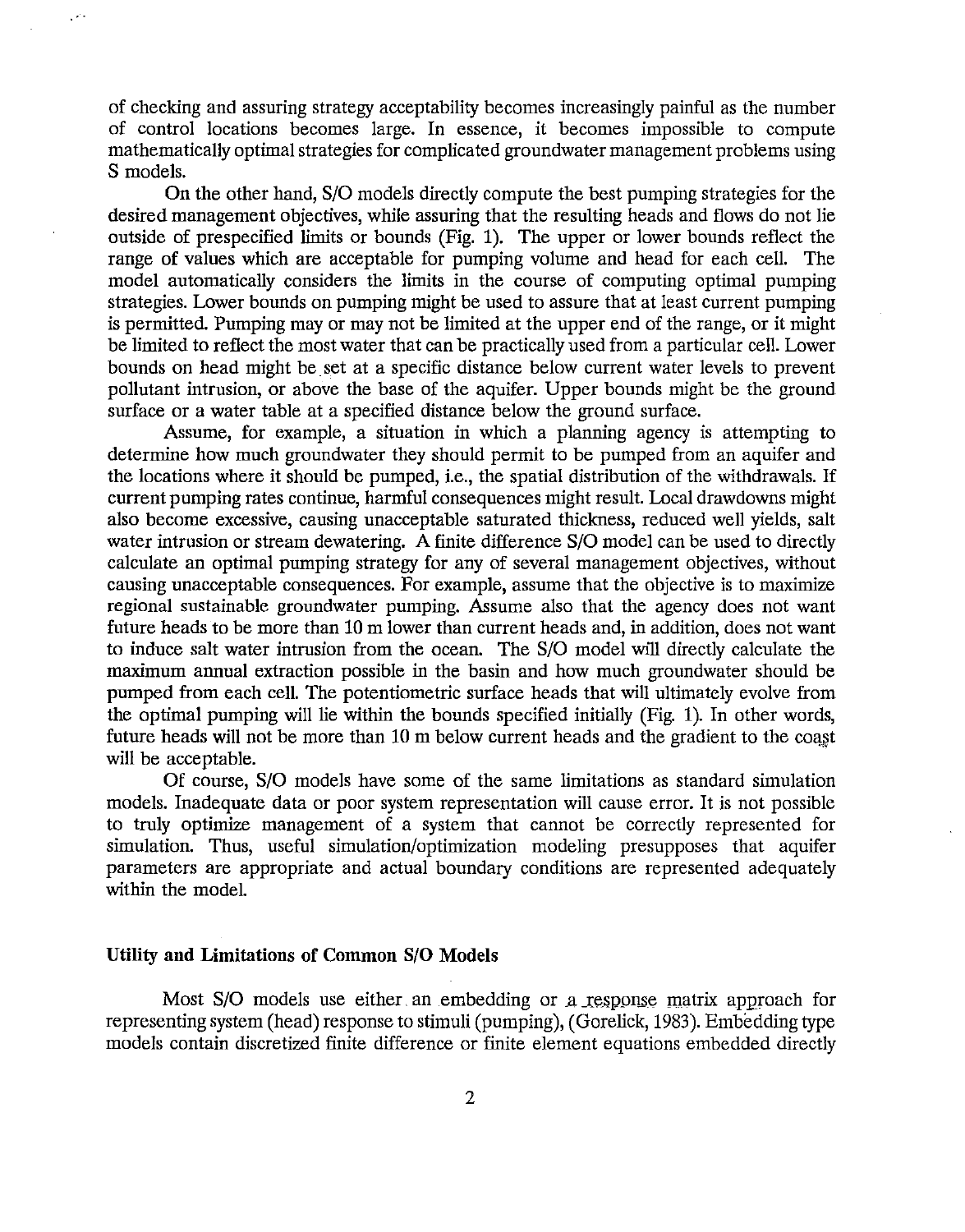as constraints. In a finite difference embedding model, head and pumping values (or other flows) are computed at each cell and for each time step. This is desirable for many agricultural situations in which: **(1)** pumping should be a decision variable at most cells, (2) head must be constrained in a high proportion of cells, and (3) an optimal perennially sustainable groundwater yield strategy is desired.

Steady-state embedding models are very useful for sustained yield planning (Knapp, 1985; Willis and Yeh, 1987). Implementation in the field of a computed optimal pumping strategy should result in the eventual evolution of an acceptable potentiometric surface. Actual short-term head variations will occur with time during the year and generally do not pose a difficulty. Heads at cells distant from rivers or other sources of rapid recharge will normally fluctuate around and return to their optimal quasi-steady-state values during a series of climatically 'average' years, once the optimal steady-state has been reached.

Response matrix S/0 models use influence coefficients, superposition and linear systems theory (Heidari, 1982; Reichard, 1987; Morel-Seytoux, 1975; lllangasekare et a!, 1984). These are called response matrix (RM) models and employ a two step process. First, a simulation model is used to calculate system response to unit stimuli. Then separate optimization is performed by an S/0 model which includes summation equations ( discretized forms of the convolution integral). RM models are superior for transient management situations. They require constraint equations for only those specific cells and time steps at which head or flows (other than pumping) need restriction during the optimization. To predict system response to the optimal strategy at locations and times other than those constrained in the S/0 model, an external simulation model is applied after the optimization.

Both Embedding and RM S/0 models generally assume system linearity during at least some part of their processing operation. Confined aquifers are linear systems, unless they become unconfined during computation. Unconfined aquifers are nonlinear, but sometimes the change in transmissivity with time or during processing is insignificant. Most commonly, system nonlinearity is addressed by cycling. Cycling involves: (1) assuming system parameters, (2) computing an optimal strategy, (3) recomputing system parameters, ( 4) comparing assumed and newly computed parameter values, and (5) either stopping or returning to step (2) and repeating the process if the assumed values are still inappropriate for the problem. This convergence process can frequently be completed within three computation cycles.

#### **Recent Sample Applications of S/0 Models in Regional Planning**

Cantiller et al (1988) demonstrated use of the embedding approach for a 50-year conjunctive water use planning study. They maximized the combined use of groundwater and surface water for a 30,000 km<sup>2</sup> portion of eastern Arkansas and predicted the areas of potential unsatisfied demand for the year 2030. The study (Figure 2) required cooperation between all agencies involved in large scale hydrologic planning (Mahon et a!, 1989). They used the embedding approach because almost all cells contained pumping variables and drawdown needed to be constrained in most cells. Use of S/0 models requires all the data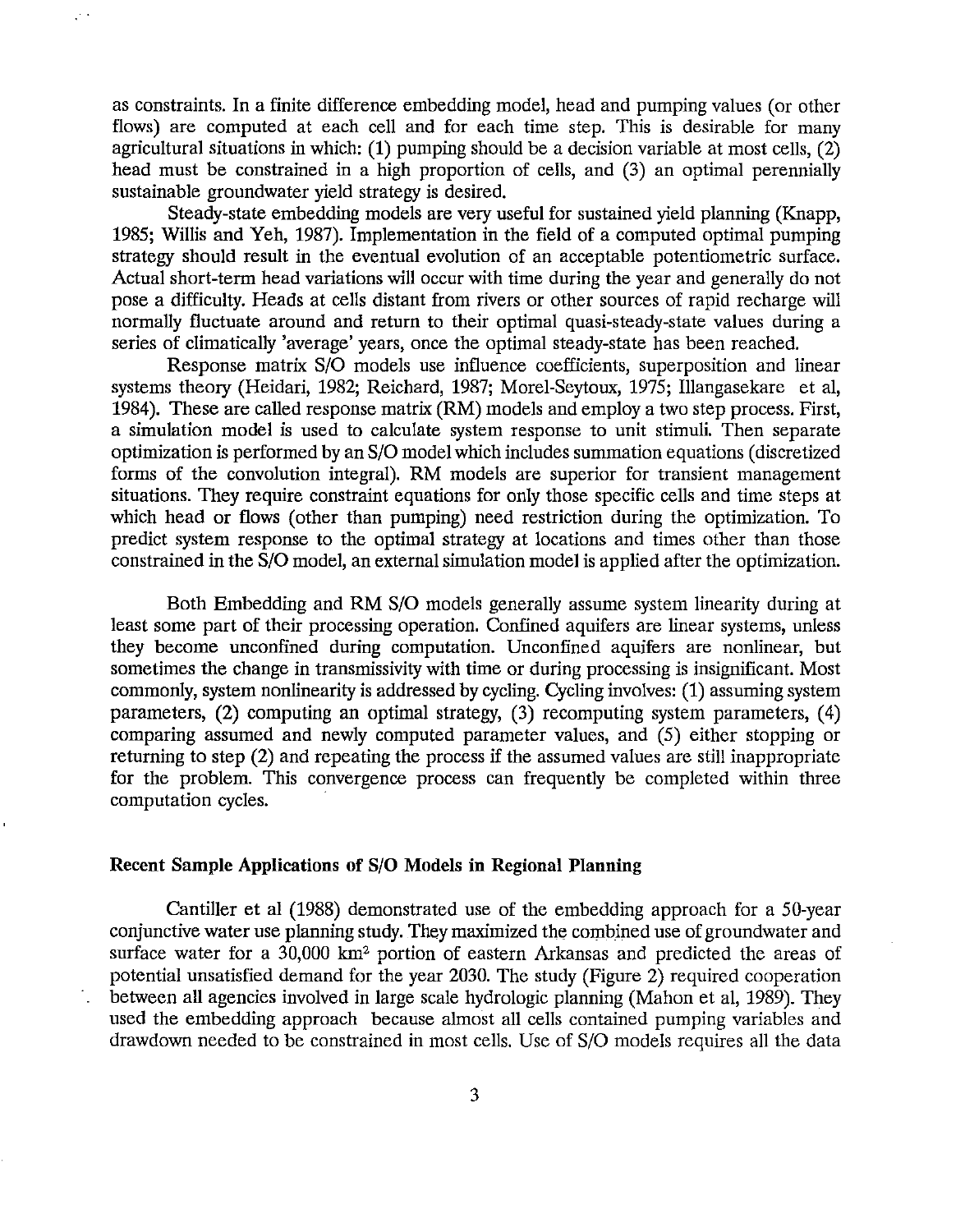needed by simulation models, plus information on lower and upper bounds on the variables.

Gharbi (1991) developed an early version of USEM (Utah State Embedding Model) for optimizing 20-year transient pumping, flow and transport in the Salt Lake Valley (Figure 3). He used the embedding approach primarily because of the many nonlinear or piecewiselinear processes in the system. These included solute transport in an unknown flow field, evapotranspiration extraction of groundwater, stream-aquifer interflow, and flow between layers when a confined layer becomes unconfined. The results gave the sustainable longterm pumping rate for each of the cells, and identified the areas where increased pumping should not be allowed.

Takahashi and Peralta (1992) adopted USEM because of the large numbers of similar constraints in a study of groundwater development potential near the borders of the Great Salt Lake. They revised Gharbi's USEM because their three-layer study area included piecewise expression of flow from drains and artesian flow that would cease when the potentiometric surface dropped below the ground surface (Figure 4).

Figure *5* shows a study area in Southwestern Florida for which a response matrix S/0 model was used to minimize the amount of fresh water injection needed to prevent salt water intrusion into layer 2 of a 5 layer system. Public supply wells are withdrawing water from layers 1 and 2 The optimization problem was posed by Mark Wilsnack (personal communication). Optimization was performed using the MACMAN module of the PLUMAN decision support software (Suguino, 1992). This is a precursor to the Utah State Response Matrix (US/REMAX) model.

In the Florida problem, the hydraulic gradient in the shaded area is constrained to be towards the coast. Heads in the shaded area are constrained to be at least one foot above sea level. In this preliminary optimization, potential injection wells were considered in layer 2 in 10 cells immediately to the East of the shaded area. These were considered for locations where salt water intrusion will result from current pumping. In those injection cells, head was constrained not to rise above the ground surface. The S/0 model determined that injection should occur at only 3 of the 10 potential injection cells, and computed the optimal injection rates. Different answers might result when different or more potential injection sites are input to the S/0 model. Another alternative is to reduce extraction from public supply wells.

#### **Summary**

Simulation/Optimization models can greatly improve sustained groundwater yield and conjunctive water use planning. S/0 modelling methods for flow management are well established and functional models are available. Increasing use of S/0 models for planning and management purposes is expected, especially as ease-of-use and portability improves.

 $\mathcal{L}^{\text{max}}(\mathcal{L})$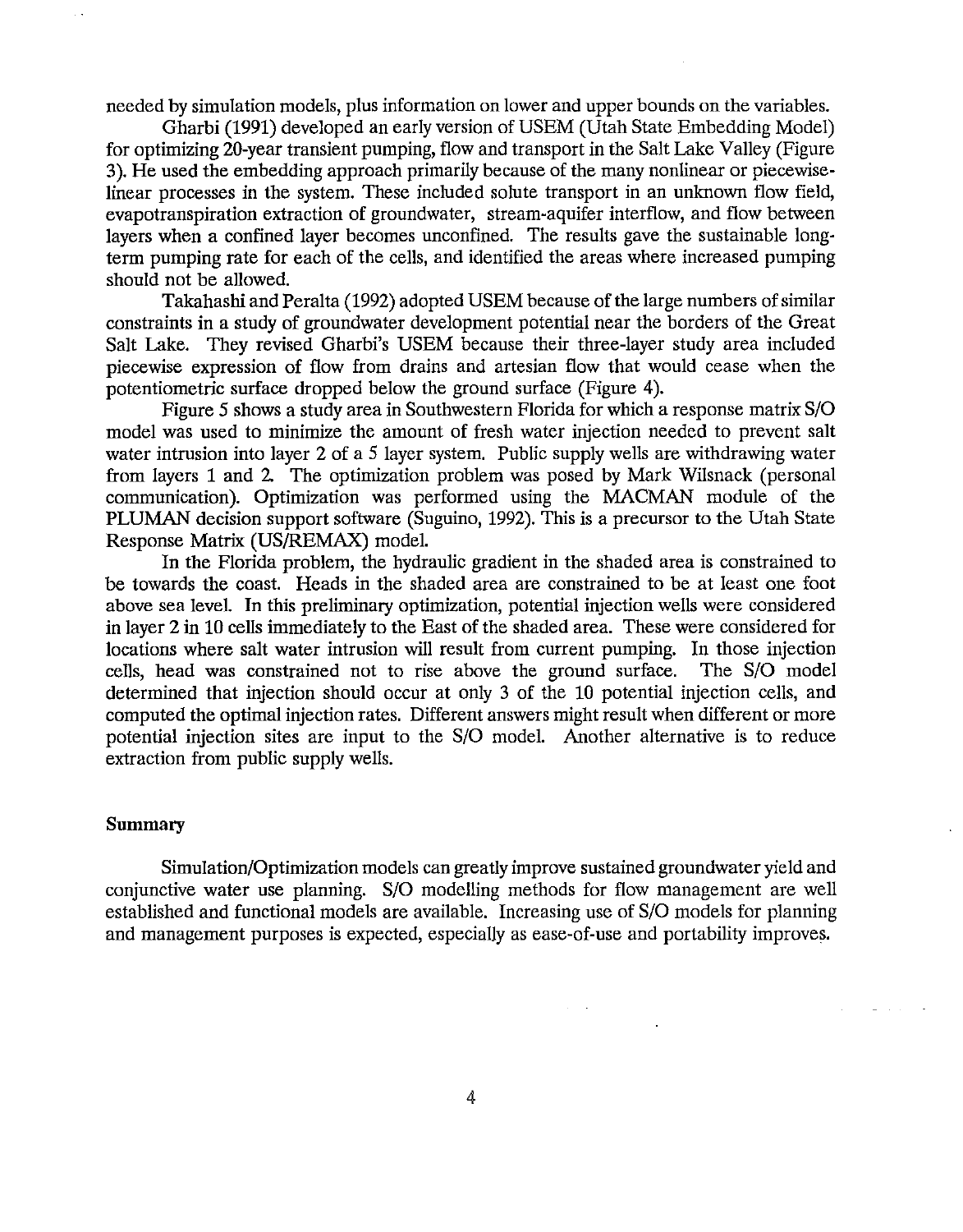#### **Bibliography**

 $\mathbb{Z}^{1,1}$ 

Bennett, M .W. 1992. A three-dimensional finite difference ground water flow model of Western Collier County, Florida. South Florida Water Management District, West Palm Beach, FL.

Cantiller, R. R. A, Peralta, R. C. and Azarmnia, M. 1988. Optimal conjunctive use-sustained yield pumping analysis for eastern Arkansas. International Irrigation Center Report IIC-88/2. 126 p.

Gharbi, A 1991. Optimal groundwater quantity and quality management with application to the Salt Lake Valley. PhD Dissertation, Dept. of Agric. and Irrigation Eng., Utah State Univ., Logan, UT.

Gorelick, S. M. 1983. A review of distributed parameter groundwater management modeling methods. Water Resources Res. 19(2):305-319.

Heidari, M. 1982. Application of linear system's theory and linear programming to groundwater management in Kansas. Water Resources Bulletin, 18(6):1003-1013.

Illangasekare, T. H., Morel-Seytoux, H. **J.** and Verdin, K L. 1984. A technique of reinitialization for efficient simulation of large aquifers using the discrete kernel approach. Water Resources Research. 20(11):1733-1742.

Knapp, K. C. and Fienerman, E. 1985. The optimal steady-state in groundwater management. Water Resources Bulletin, 21(6):967-975.

Mahon, G., L., Terry, J. E., and Peralta, R. C. 1989. Water resources development alternatives for the Mississippi Alluvial Plain in Eastern Arkansas. In Proceedings, Water Laws and Management, AWRA.

Morel-Seytoux, H. J. 1975. A simple case of conjunctive surface-ground-water management. Ground Water, 13(6).

Reichard, E. G. 1987. Hydrologic influences on the potential benefits of basinwide groundwater management. Water Resources Research, 23(1):77-91.

Suguino, **H.** H. In review. A decision support system for optimal groundwater contaminant plume management. PhD Dissertation, Dept. of Biological and Irrigation Eng., Utah State Univ., Logan, UT.

Takahashi, S. and Peralta, R. C. 1991. Optimal aquifer planning with sa)t water boundary. In Proceedings, Ground Water in the Pacific Rim Countries, ASCE, pp. 64-70.

 $\mathcal{L}_\mathrm{L}$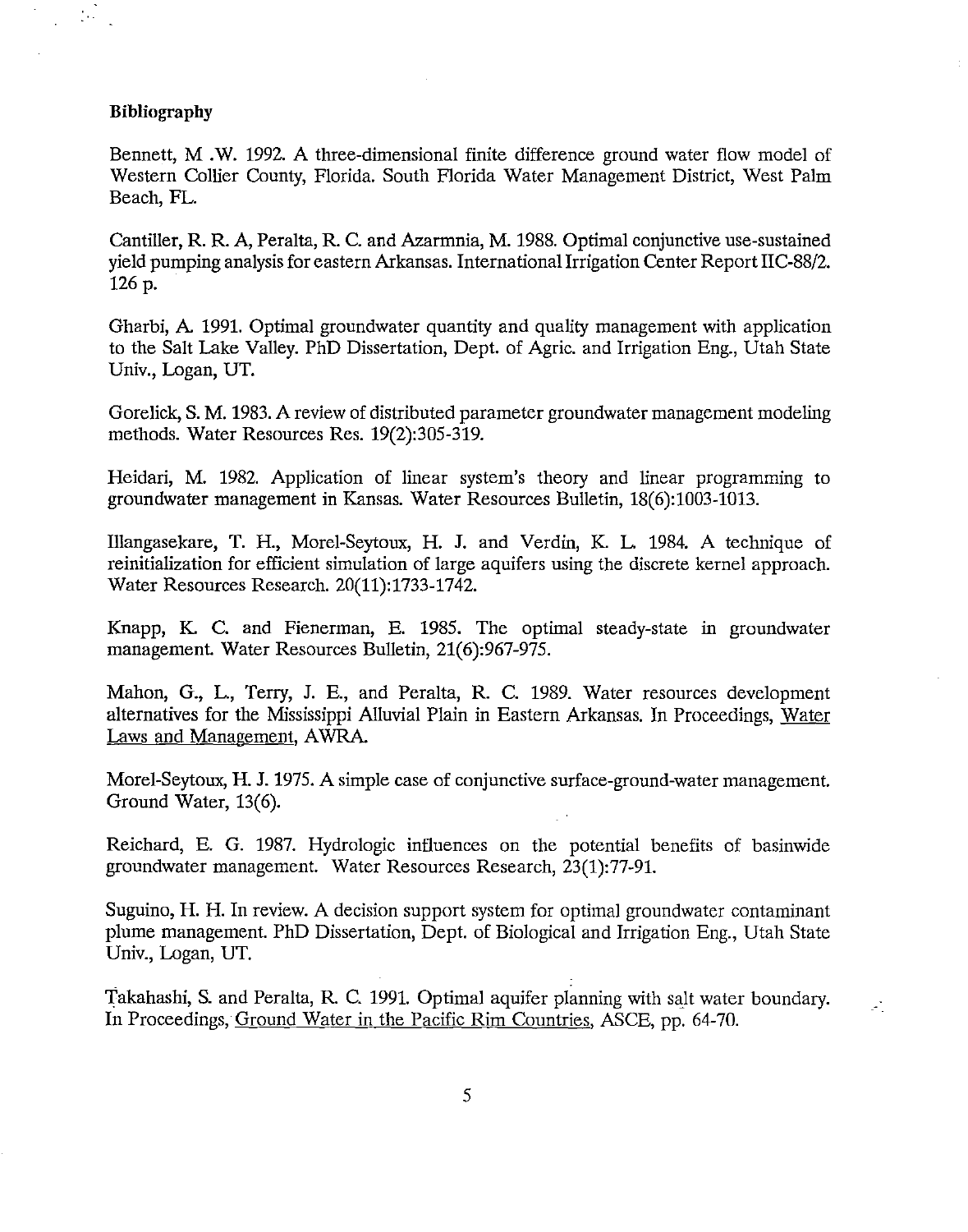Willis, R. and Yeh, W. W-G. 1987. Groundwater systems planning and management. Prentice-Hall, Inc., Englewood Cliffs, NJ.

 $\bar{z}$ 

 $\sim$   $\sim$ 

 $\mathbb{D}_{\mathcal{O}_{\mathcal{A}}}$ 

 $\label{eq:2.1} \mathfrak{L}(\mathbb{R}^d) = \mathfrak{L}(\mathbb{R}^d) \otimes \mathbb{R}^{d \times d}$ 

 $\sum_{i=1}^{N} \frac{1}{i} \sum_{j=1}^{N} \frac{1}{j} \sum_{j=1}^{N} \frac{1}{j} \sum_{j=1}^{N} \frac{1}{j} \sum_{j=1}^{N} \frac{1}{j} \sum_{j=1}^{N} \frac{1}{j} \sum_{j=1}^{N} \frac{1}{j} \sum_{j=1}^{N} \frac{1}{j} \sum_{j=1}^{N} \frac{1}{j} \sum_{j=1}^{N} \frac{1}{j} \sum_{j=1}^{N} \frac{1}{j} \sum_{j=1}^{N} \frac{1}{j} \sum_{j=1}^{N} \frac{1}{j$ 

 $\bar{\gamma}$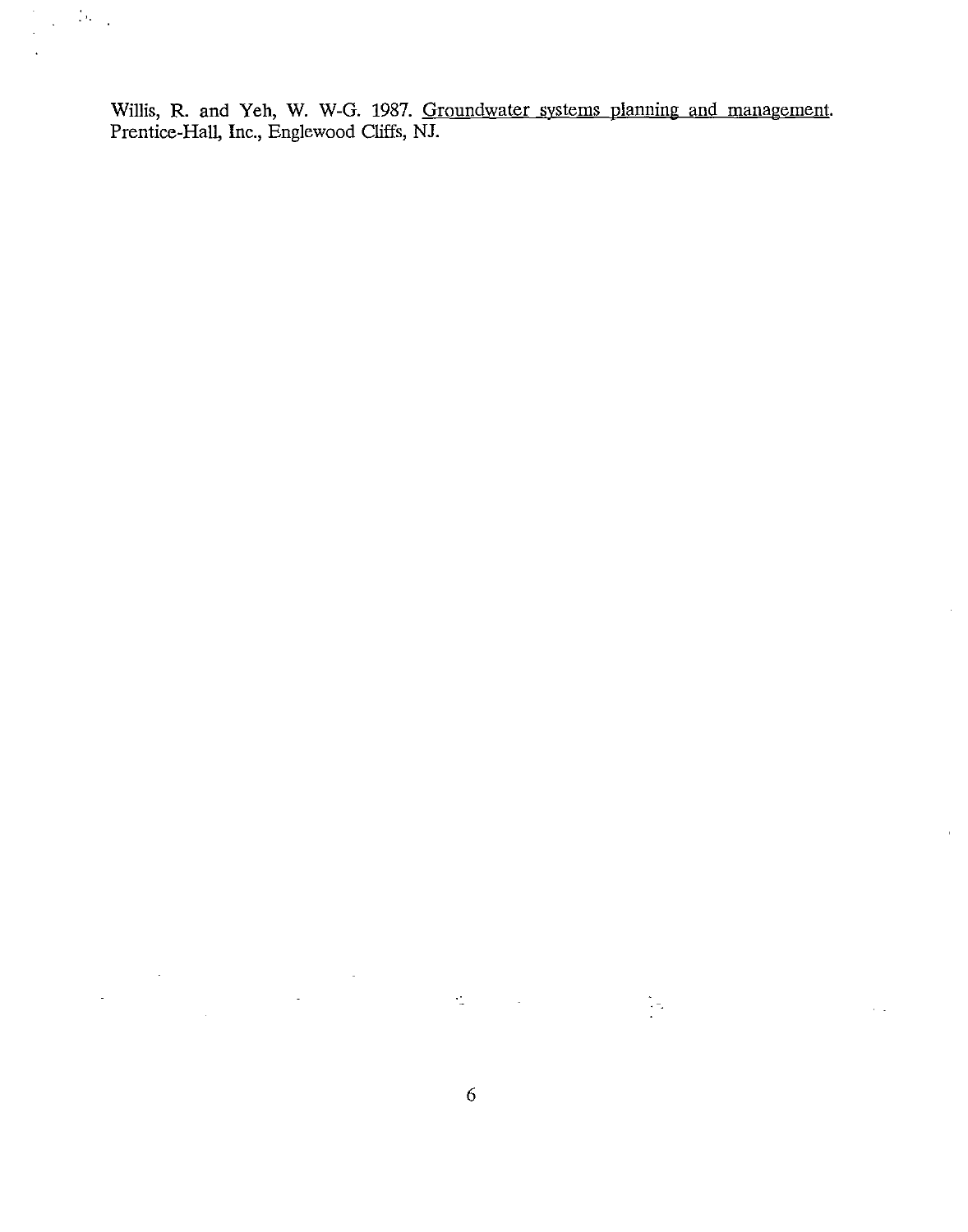Figure 1 Comparison between Simulation and Simulation/Optimization Models

 $\mathcal{L}_{\mathcal{A}}$  $\mathbb{R}^2$ 

| Model Type   | <b>Input Values</b>                        | <b>Computed Values</b>                    |  |
|--------------|--------------------------------------------|-------------------------------------------|--|
| Simulation   | Some boundary flows<br>Some boundary flows |                                           |  |
| (S)          | Some boundary heads                        | Heads at 'variable' head cells            |  |
|              | Pumping                                    |                                           |  |
| Simulation/  | Some boundary flows                        | Optimal boundary flows                    |  |
| Optimization | Some boundary heads                        | Optimal heads at 'variable'<br>head cells |  |
| (S/O         | Bounds on pumping, heads,<br>flows         | <b>Optimal Pumping</b>                    |  |

 $\mathcal{A}^1$ 

 $\hat{\boldsymbol{\cdot} }$ 

 $\mathbb{R}^2$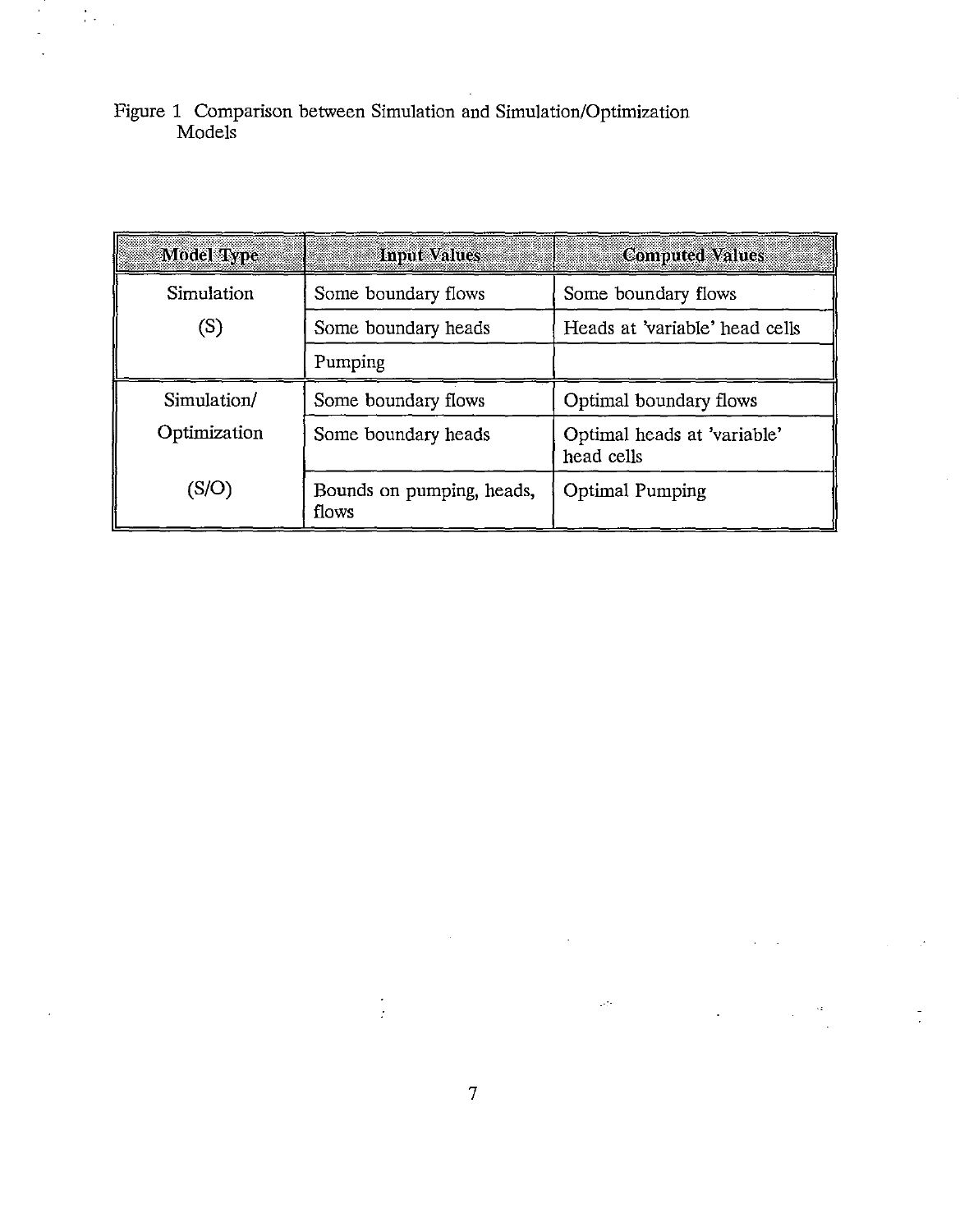Volume of Anticipated Unsatisfied Demand in 2030, Based<br>on Anticipated Demand (with Water Conservation Measures<br>Implemented) and Optimal Conjunctive Water Use Strategy Figure 2. (Mahon et al,  $1989)$ 

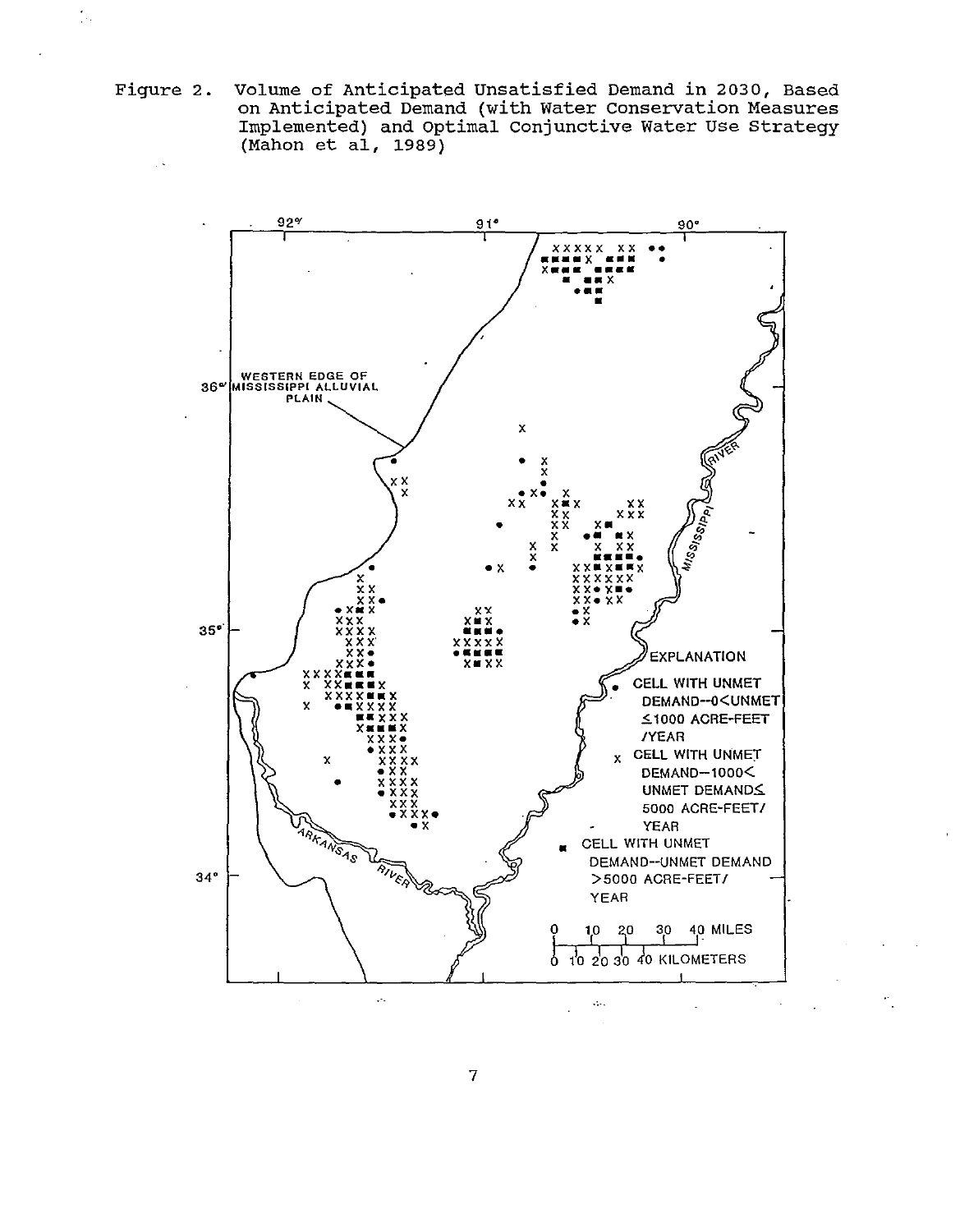Figure 3. Optimal Sustainable Pumping Rates from Lower Layer of Salt Lake Valley Aquifer system (based on Gharbi, 1991)

.·.



8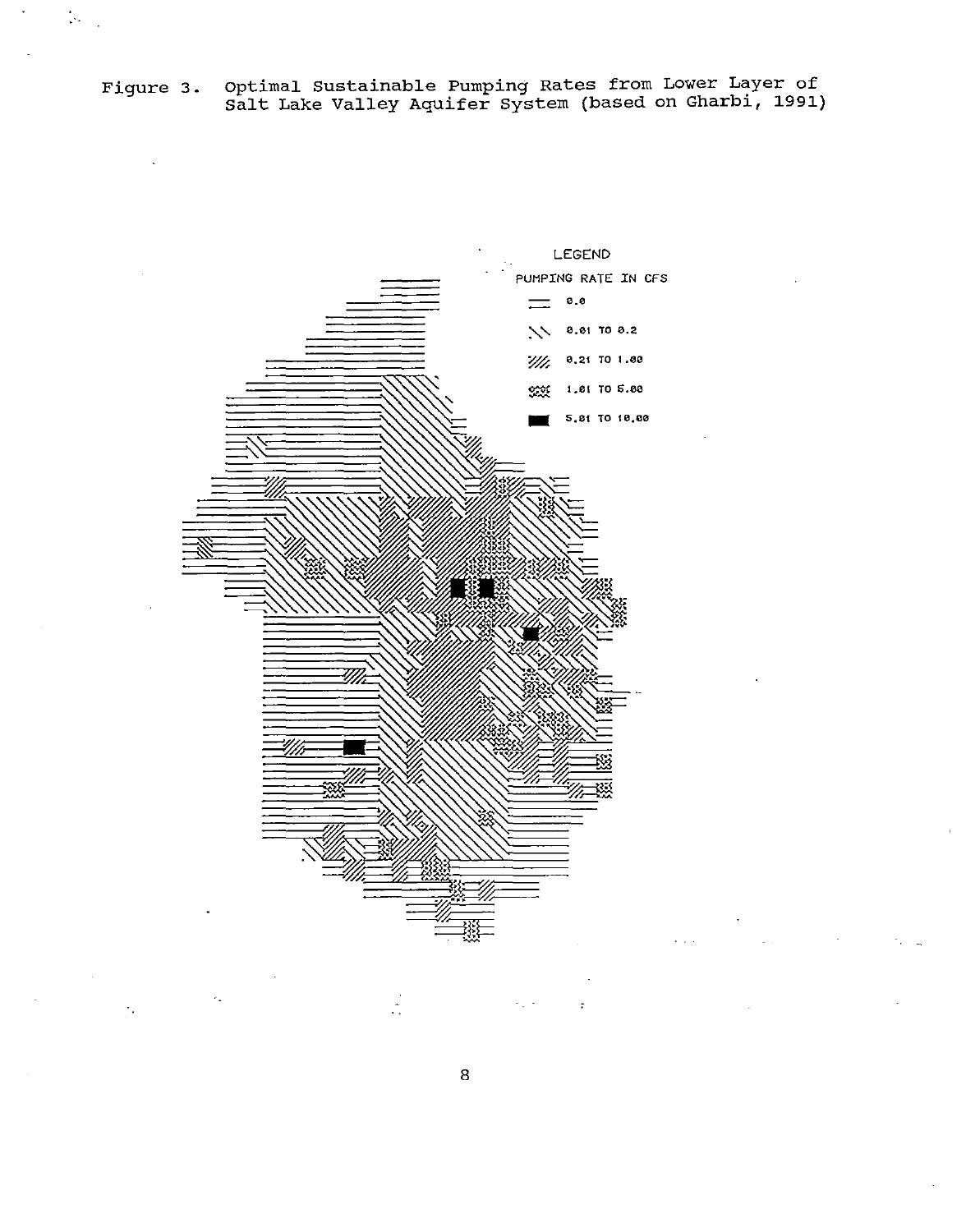Figure 4. Locations of Optimal Pumping from Delta Formation, and Resulting Potentiometric Surface Elevations,<br>Resulting Potentiometric Surface Elevations,<br>East Shore Area, Utah (Takahashi, Unpublished PhD<br>dissertation, Utah State Univ., 1992)



 $\mathcal{P}_t$ 

9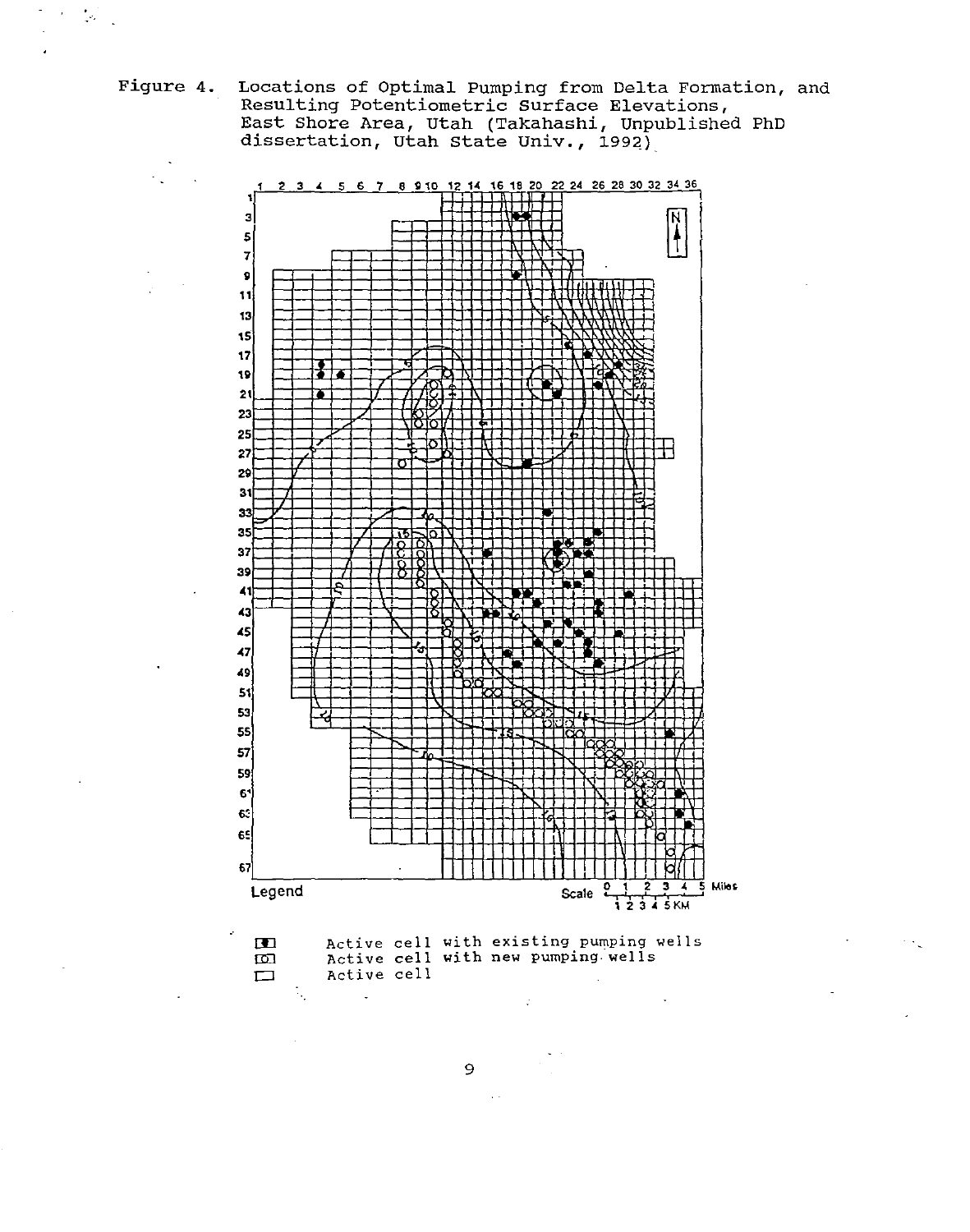Figure 5. Optimal Well Locations for Minimizing Injection Needed<br>to Prevent Salt Water Intrusion (adapted from Bennett, 1992)

 $\frac{1}{2}$ 

 $\mathbb{R}^2$ 



 $10$ 

 $\mathbb{Z}_+$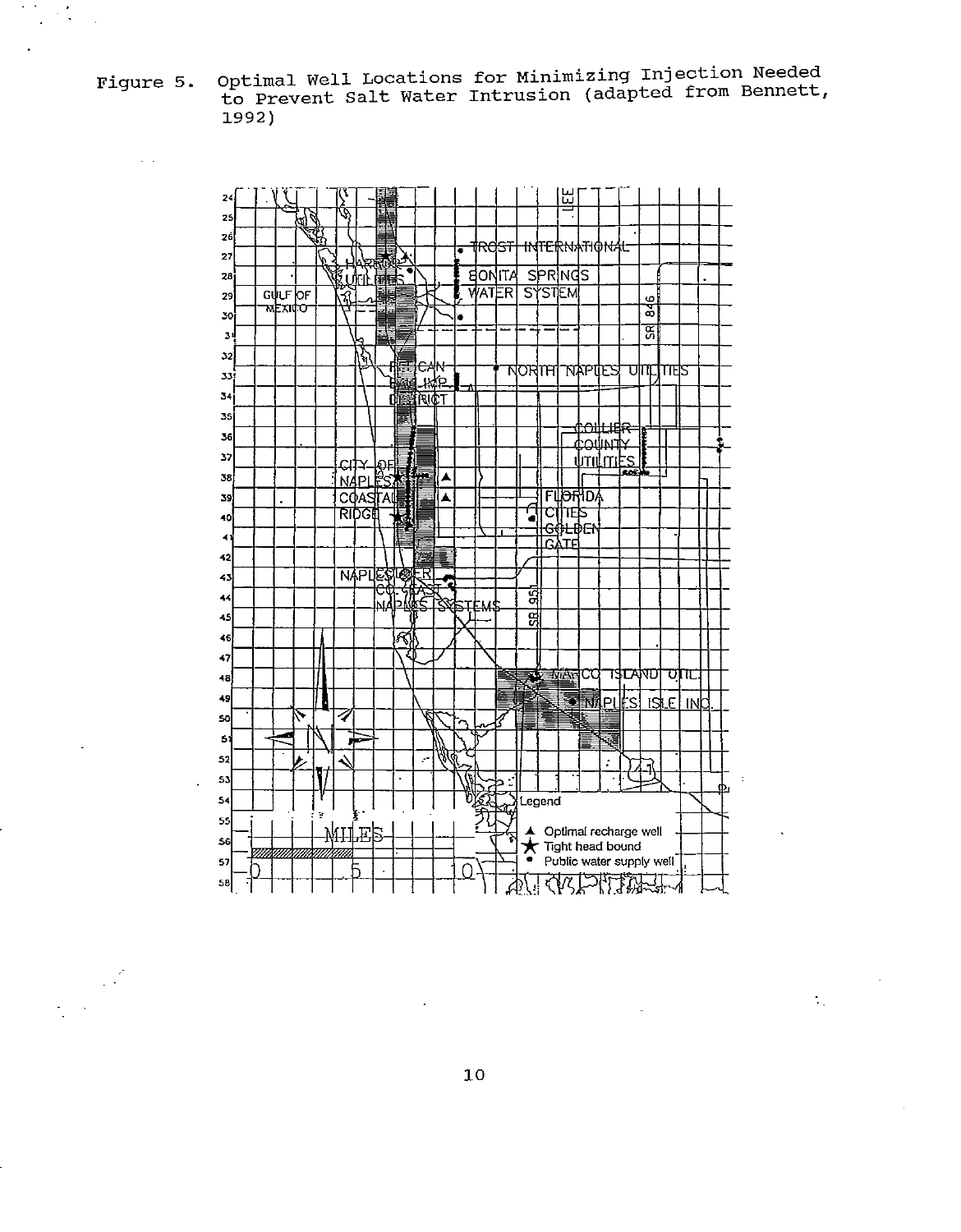# Optimizing Ground .Vater Planning and Management

*by Richard* C. *Peralta and Lyman S. Willardson, Professors, Utah State University* 

Simulation/Optimization (S/0) models can be used to speed the process of computing long term groundwater pumping strategies. These combined models can also greatly ease the planning tasks of water management agencies. They make the process of computing optimal perennial yield groundwater management strategies fairly straightforward. S/0 models dramatically improve conjunctive water management and can help minimize the cost of groundwater contaminant clean-up. The differences between S/0 models and the simulation (S) models currently used by over 98 percent of practitioners are illustrated with recent applications of S/0 models in regional TJlanning.

#### ~omparison Between S/0 and the Commonly Used Simulation Models

Simulation/Optimization models contain both simulation equations and operations research style optimization algorithms. The simulation equations assure that the model appropriately reflects aquifer response to boundary and internal fluxes. The optimization algorithms allow specifying the management objective as an equation, i.e., a function. The model will then compute a pumping strategy that

maximizes (or minimizes) the value of the objective function.

Figure 1 compares S/0 model input requirements and how results differ from generally used simulation models. The common S models only compute aquifer heads and flows which result from assumed (input) pumping values and boundary conditions. Using such models to develop desirable pumping strategies can be a tedious trial and error process. This is because simulated head responses to an assumed pumping strategy might cause undesirable consequences. In that case, the user has to assume another set of pumping values, reuse the model to compute aquifer system response and check again to see whether unacceptable results occur. This process of assuming, computing and checking might have to be repeated many times. The number of repetitions is affected by the number of pumping locations and control locations (places where acceptability of system response must be judged).

When using an S model, as the number of possible pumping sites increases, the likelihood that the user has assumed an "optimal" strategy decreases. Assuming a truly optimal strategy becomes impractical or nearly impossible as problem complexity increases. There are simply too many different possible combinations of relative pumping values. Furthermore, even if the computation process is automated in a computer program, the act of checking and assuring strategy acceptability becomes increasingly painful as the number of control locations becomes large. In essence, it becomes impossible to compute mathematically optimal

| <b>Model Type</b> | <b>Input Values</b>                                | <b>Computed Values</b>                    |  |
|-------------------|----------------------------------------------------|-------------------------------------------|--|
| Simulation        | Some boundary flows                                | Some boundary flows                       |  |
| (S)               | Some boundary heads                                | Heads at 'variable' head cells            |  |
|                   | Pumping                                            |                                           |  |
| Simulation/       | Some boundary flows in the popular boundary flows. |                                           |  |
| Optimization      | Some boundary heads                                | Optimal heads at 'variable'<br>head cells |  |
| (S/O)             | Bounds on pumping, heads,<br>flows                 | Optimal Pumping                           |  |

Figure 1. Comparison between simulation and Simulation/Optimization models.

strategies for complicated groundwater management problems using S models.

On the other hand, S/0 models directly compute the best pumping strategies for the desired management objectives, while assuring that the resulting heads and flows do not lie outside of prespecified limits or bounds (Fig. 1). The upper or lower bounds reflect the range of values which are acceptable for pumping volume and head for each cell. The model automatically considers the limits in the course of computing optimal pumping strategies. Lower bounds on pumping might be used to assure that at least current pumping is permitted. Pumping may or may not be limited at the upper end of the range, or it might be limited to reflect the most water that can be practically used from a particular cell. Lower bounds on head might be set at a specific distance below current water levels to prevent pollutant intrusion, or above the base of the aquifer. Upper bounds might be the ground surface or a water table at a specified distance below the ground surface.

Assume, for example, a situation in which a planning agency is attempting to determine how much groundwater they should permit to be pumped from an aquifer and the locations where it should be pumped, i.e., the spatial distribution of the withdrawals. If current pumping rates continue, harmful consequences might result. Local drawdowns might also become excessive, causing unacceptable saturated thickness, reduced well yields, salt water intrusion or stream dewatering. A finite difference S/0 model can be used to directly calculate an optimal pumping strategy for any of several management objectives, without causing unacceptable consequences. For example, assume that the objective is to maximize regional sustainable groundwater pumping. Assume also that the agency does not want future heads to be more than ten meters lower...... than current heads and, in addition, does not want to induce salt water intrusion from the ocean. The S/0 model will directly calculate the maximum annual extraction possible in the basin and how much groundwater should be pumped from each cell. The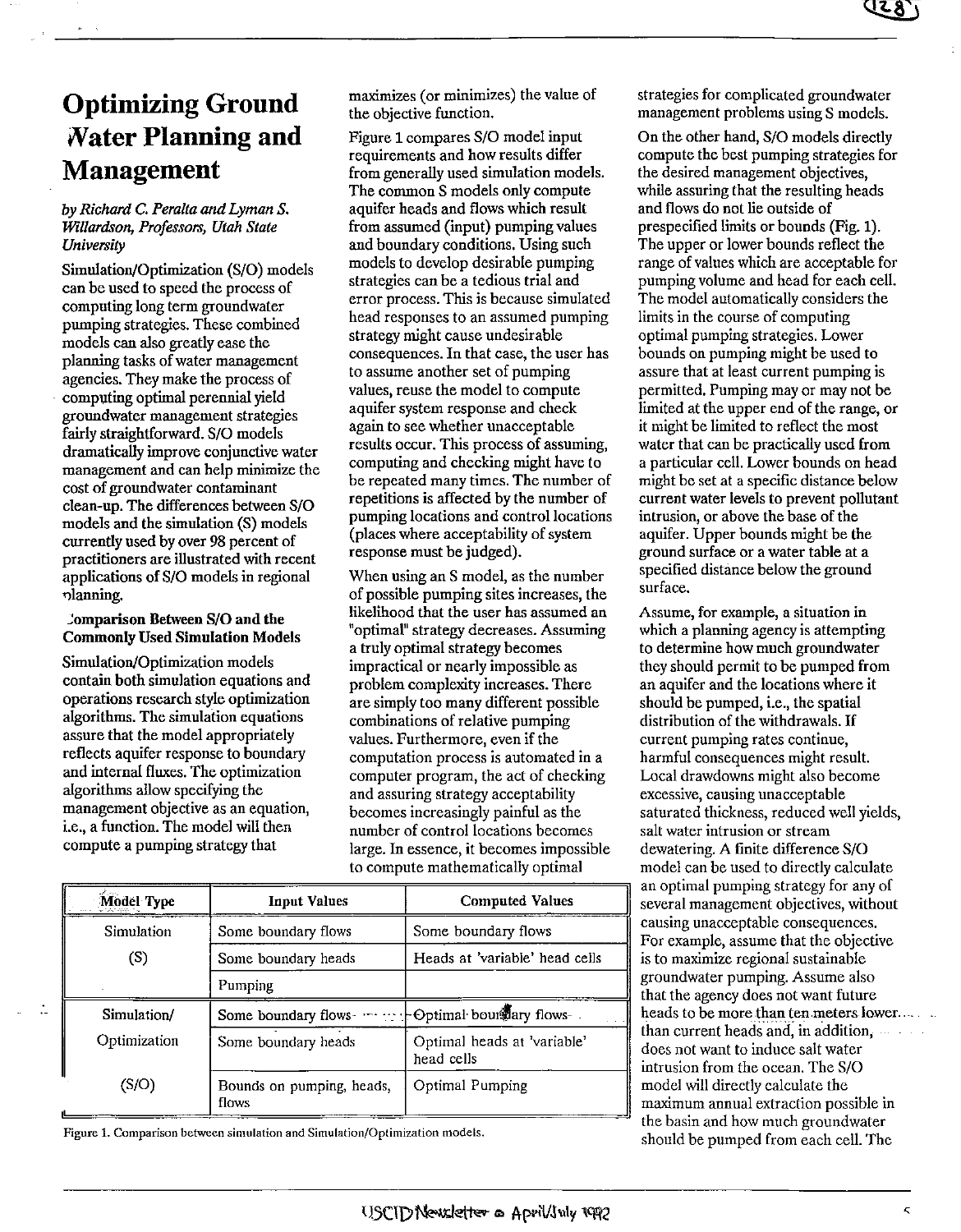

Figure 2. Volume of anticipated unsatisfied demand in 2030, based on anticipated demand (with water conservation measures implemented) and optimal conjunctive water use strategy (Mahon et al., 1989).

potentiometric surface heads that will ultimately evolve from the optimal pumping will lie within the bounds specified initially (Fig. 1). In other words, future heads will not be more than ten meters below current heads and the gradient to the coast will be acceptable.

Of course, S/O models have some of the me limitations as standard simulation

dels. Inadequate data or poor system representation will cause error. It is not possible to truly optimize management of a system that cannot be correctly

represented for simulation. Thus, useful simulation/optimization modeling presupposes that aquifer parameters are appropriate and actual boundary conditions are represented adequately within the model.

#### **Utility and Limitations of Common S/O Models**

Most S/O models use either an embedding or a response matrix approach for representing system (head) response to stimuli (pumping), (Gorelick, 1983). Embedding type

models contain discretized finite difference or finite element equations embedded directly as constraints. In a finite difference embedding model, head and pumping values (or other flows) are computed at each cell and for each time step. This is desirable for many agricultural situations in which: (1) pumping should be a decision variable at most cells, (2) head must be constrained in a high proportion of cells, and (3) an optimal perennially sustainable groundwater yield strategy is desired.

Steady-state embedding models are very useful for sustained yield planning (Knapp, 1985; Willis and Yeh, 1987). Implementation in the field of a computed optimal pumping strategy should result in the eventual evolution of an acceptable potentiometric surface. Actual short-term head variations will occur with time during the year and generally do not pose a difficulty. Heads at cells distant from rivers or other sources of rapid recharge will normally fluctuate around and return to their optimal quasi steady-state values during a series of climatically "average" years, once the optimal steady-state has been reached.

Response matrix S/O models use influence coefficients, superposition and linear systems theory (Heidari, 1982; Reichard, 1987; Morel-Seytoux, 1975; Illangasekare, et al., 1984). These are called response matrix (RM) models and employ a two step process. First, a simulation model is used to calculate system response to unit stimuli. Then separate optimization is performed by an S/O model which includes summation equations (discretized forms of the convolution integral). RM models are superior for transient management situations. They require constraint equations for only those specific cells and time steps at which head or flows (other than pumping) need restriction during the optimization. To predict system response to the optimal strategy strategy at locations and times other than those constrained in the S/O model, an external simulation model is applied after the optimization.

Both embedding and RM S/O models generally assume system linearity during at least some part of their processing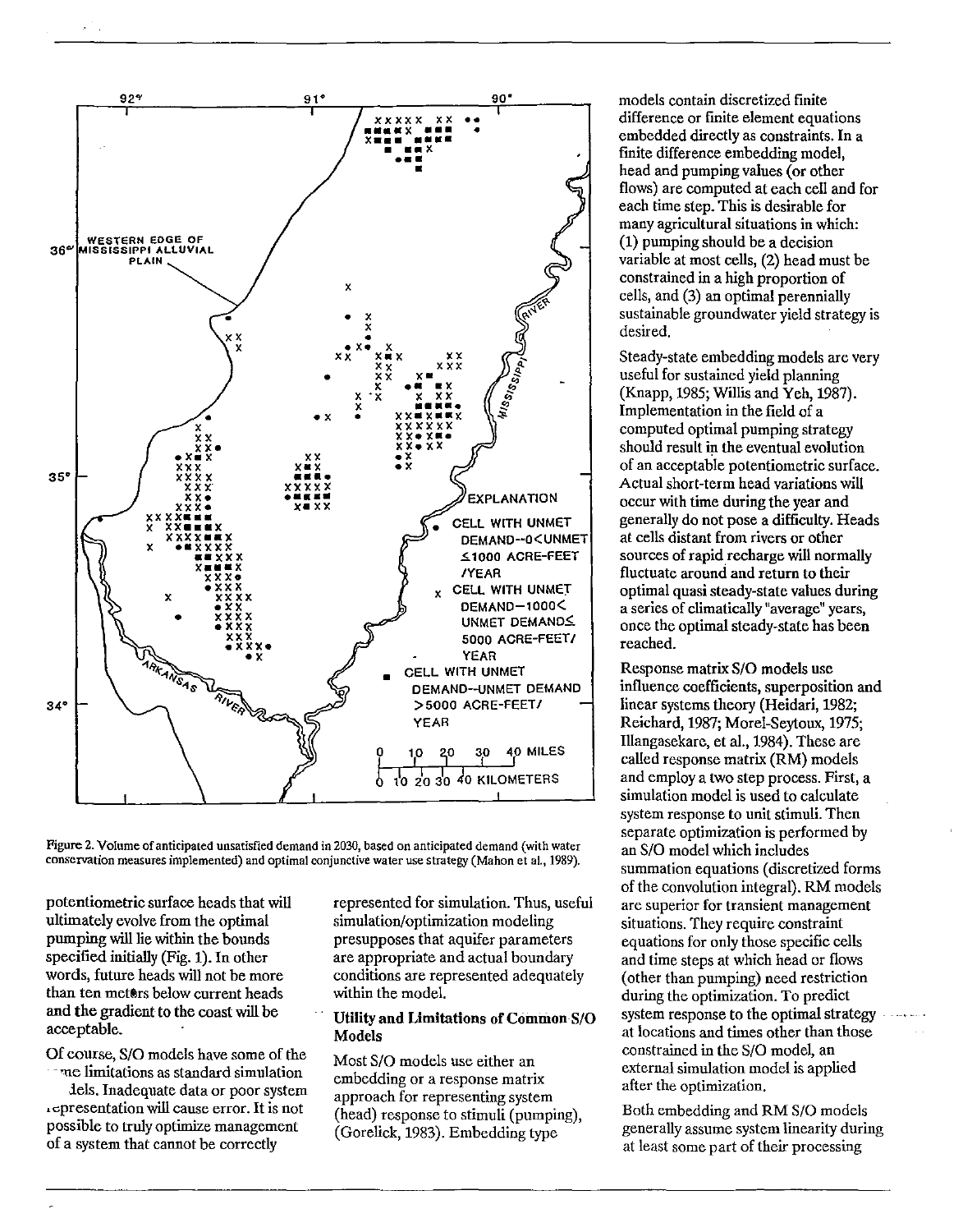operation. Confmed aquifers are linear

ystems, unless they become unconfmed .uring computation. Unconfmed aquifers are nonlinear, but sometimes the change in transmissivity with time or during processing is insignificant. Most commonly, system nonlinearity is addressed by cycling. Cycling involves: (1) assuming system parameters, (2) computing an optimal strategy, (3) recomputing system parameters,  $(4)$ comparing assumed and newly computed parameter values, and (5) either stopping or returning to step (2) and repeating the process if the assumed values are still inappropriate for the problem. This convergence process can frequently be completed within three computation cycles.

#### Recent Sample Applications of S/0 Models in Regional Planning

Cantiller, et al. (1988), demonstrated use of the embedding approach for a 50-year conjunctive water use planning study. They maximized the combined nse of groundwater and surface water for a  $30,000$  km<sup>2</sup> portion of eastern Arkansas and predicted the areas of potential unsatisfied demand for the year 2030. The study (Fig. 2) required cooperation between all agencies involved in large scale hydrologic planning (Mahon, et al. 1989). They used the embedding approach because almost all cells contained pumping variables and drawdown needed to be constrained in most cells. Use of S/0 models requires all the data needed by simulation models, plus information on lower and upper bounds on the variables.

Gharbi (1991) developed an early version of USEM (Utah State Embedding Model) for optimizing 20-year transient pumping, flow and transport in the Salt Lake Valley (Fig. 3). He used the embedding approach primarily because of the many nonlinear or piecewise-linear processes in the system. These included solute transport in an unknown flow field, evapotranspiration extraction of groundwater, stream-aquifer interflow, and flow between layers when a confined layer becomes unconfined. The results gave the sustainable long-term pumping rate for each of the cells, and identified the areas where



Figure 3. Optimal sustainable pumping rates from lower layer of Salt Lake\_Yalley aquifer system (based on Gharbi, 1991).

increased pumping should not be allowed.

Takahashi and Peralta (1992) adopted USEM because of tbe large numbers of similar constraints in a study of groundwater development potential near the borders of the Great Salt Lake. They revised Gharbi's USEM because their three-layer study area included piecewise expression of flow from drains and artesian flow that would cease when the potentiometric surface

dropped below the ground surface (Fig. 4).

Figure 5 shows a study area in Southwestern Florida for which a response matrix S/0 model was used to minimize the amount of fresh water injection needed to prevent salt water intrusion into layer 2 of a five-layer system. Public supply wells are withdrawing water from layers 1 and 2. The optimization problem was posed by Mark Wilsnack (personal communication). Optimization was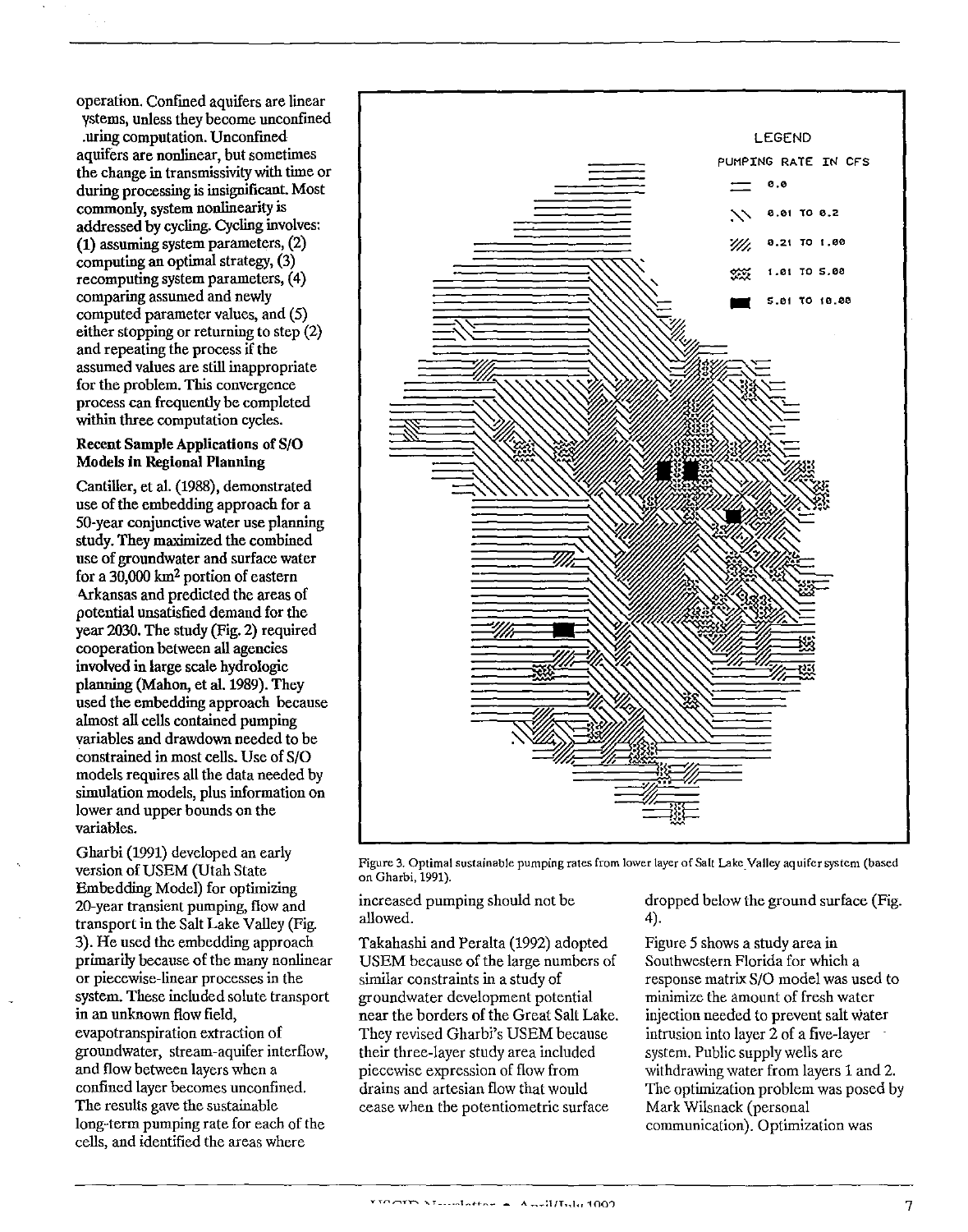

**Figure 4. Locations of optimal pumping from Delta Fonnation, and resulting potentiometric surface elevations, East Shore Area, Utah, (Takahashi, unpublished PhD dissertation, Utah State Univ., 1992).** 

performed using the MACMAN module of the PLUMAN decision support software (Suguino, 1992). This is a precursor to the Utah State Response Matrix (US/REMAX) model.

In the Florida problem, the hydraulic gradient in the shaded area is constrained to be towards the coast. Heads in the shaded area are constrained to be at least one foot above sea level. In this preliminary optimization, potential injection wells were considered in layer 2, in ten cells immediately to the east of the shaded area. These were considered for locations where salt water intrusion will result from current pumping. In those injection cells, head was constrained not to rise above the ground surface. The S/0 model determined that injection should occur at only three of the ten potential injection cells, and computed the optimal injection rates. Different answers might result when different or more potential injection sites are input to the S/0 model. Another alternative is to reduce extraction from public supply wells.

#### **Summary**

Simulation/Optimization models can greatly improve sustained groundwater yield and conjunctive water use planning. S/0 modelling methods for flow management are well established and functional models are available. Increasing use of S/0 models for planning and management purposes is expected, especially as ease-of-use and portability improves.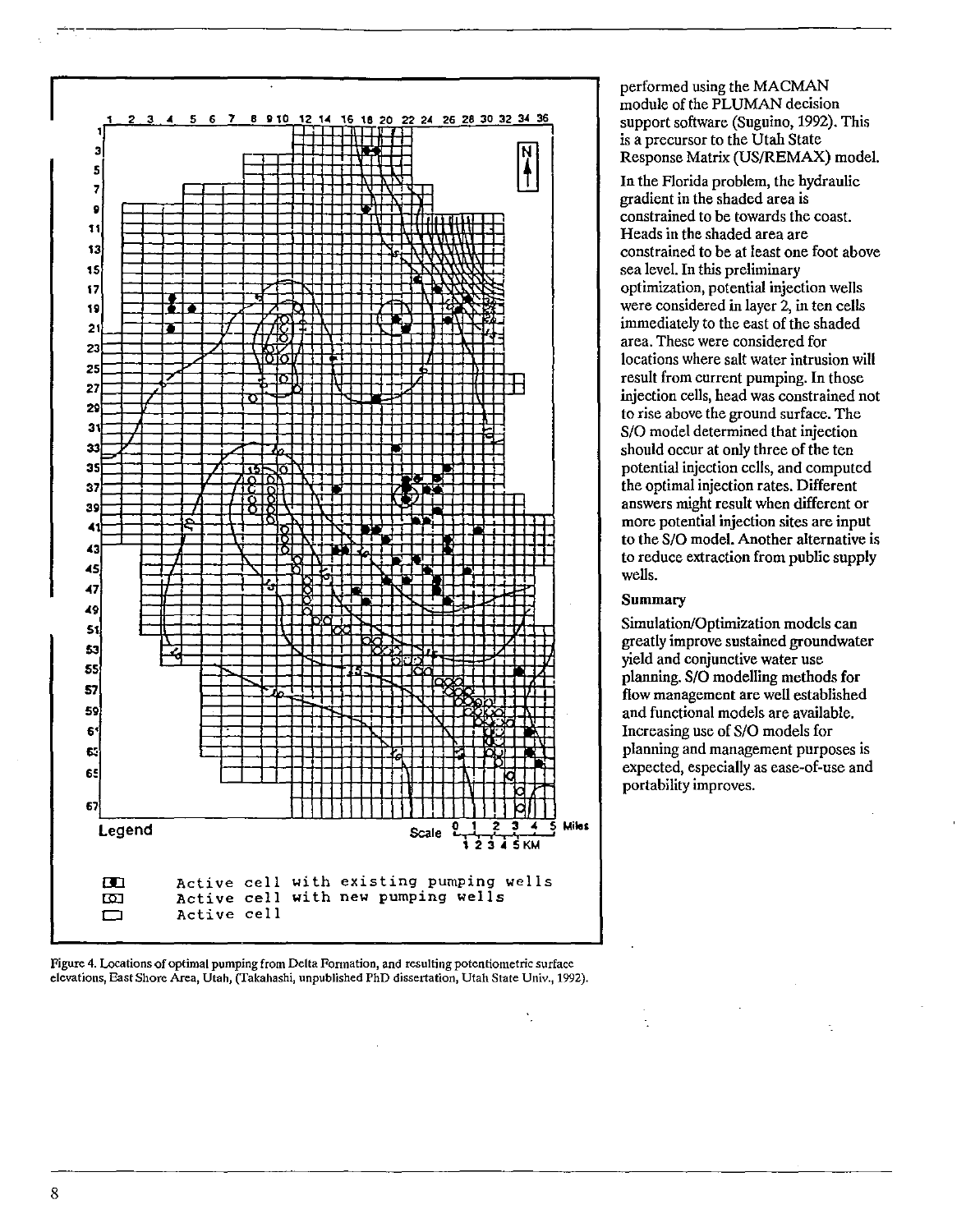

Figure 5. Optimal well locations for minimizing injection needed to prevent salt water intrusion.

#### **Bibliography**

Bennett, M.W. 1992. A three-dimensional finite difference ground water flow model of Western Collier County, Florida. South Florida Water Management District, West Palm Beach, FL.

Cantiller, R. R. A; Peralta, R. C.; and Azarmnia, M. 1988. Optimal conjunctive use-sustained yield pumping alysis for eastern Arkansas. ernational Irrigation Center Report,

IIC-88/2. 126 p.

Gharbi, A. 1991. Optimal groundwater quantity and quality management with application to the Salt Lake Valley, PhD Dissertation, Department of Agricultural and Irrigation Engineering, Utah State University, Logan, UT.

Gorelick, S. M. 1983. A review of distributed parameter groundwater management modeling methods. Water Resources Research, 19(2):305-319.

Heidari, M. 1982. Application of linear system's theory and linear programming to groundwater management in Kansas.

#### Water Resources Bulletin.  $18(6):1003-1013.$

Illangasekare, T. H.; Morel-Seytoux, H. J.; and Verdin, K. L. 1984. A technique of reinitialization for efficient simulation of large aquifers using the discrete kernel approach. Water Resources Research, 20(11):1733-1742.

Knapp, K. C. and Fienerman, E. 1985. The optimal steady-state in groundwater management. Water Resources Bulletin, 21(6):967-975.

Mahon, G. L.; Terry, J. E.; and Peralta, R. C. 1989. Water resources development alternatives for the Mississippi Alluvial Plain in Eastern Arkansas. In Proceedings, Water Laws and Management, AWRA.

Morel-Seytoux, H. J. 1975. A simple case of conjunctive surfaceground-water management. Ground Water, 13(6).

Reichard, E. G. 1987. Hydrologic influences on the potential benefits of basinwide groundwater management. Water Resources Research, 23(1):77-91.

Suguino, H. H. A decision support system for optimal groundwater contaminant plume management. (In review.) PhD Dissertation, Department of Biological and Irrigation Engineering, Utah State University, Logan, UT.

Takahashi, S. and Peralta, R. C. 1991. Optimal aquifer planning with salt water boundary. In Proceedings, Ground Water in the Pacific Rim Countries, ASCE, pp. 64-70.

Willis, R. and Yeh, W. W-G. 1987. Groundwater systems planning and management. Prentice-Hall, Inc., Englewood Cliffs, NJ.¤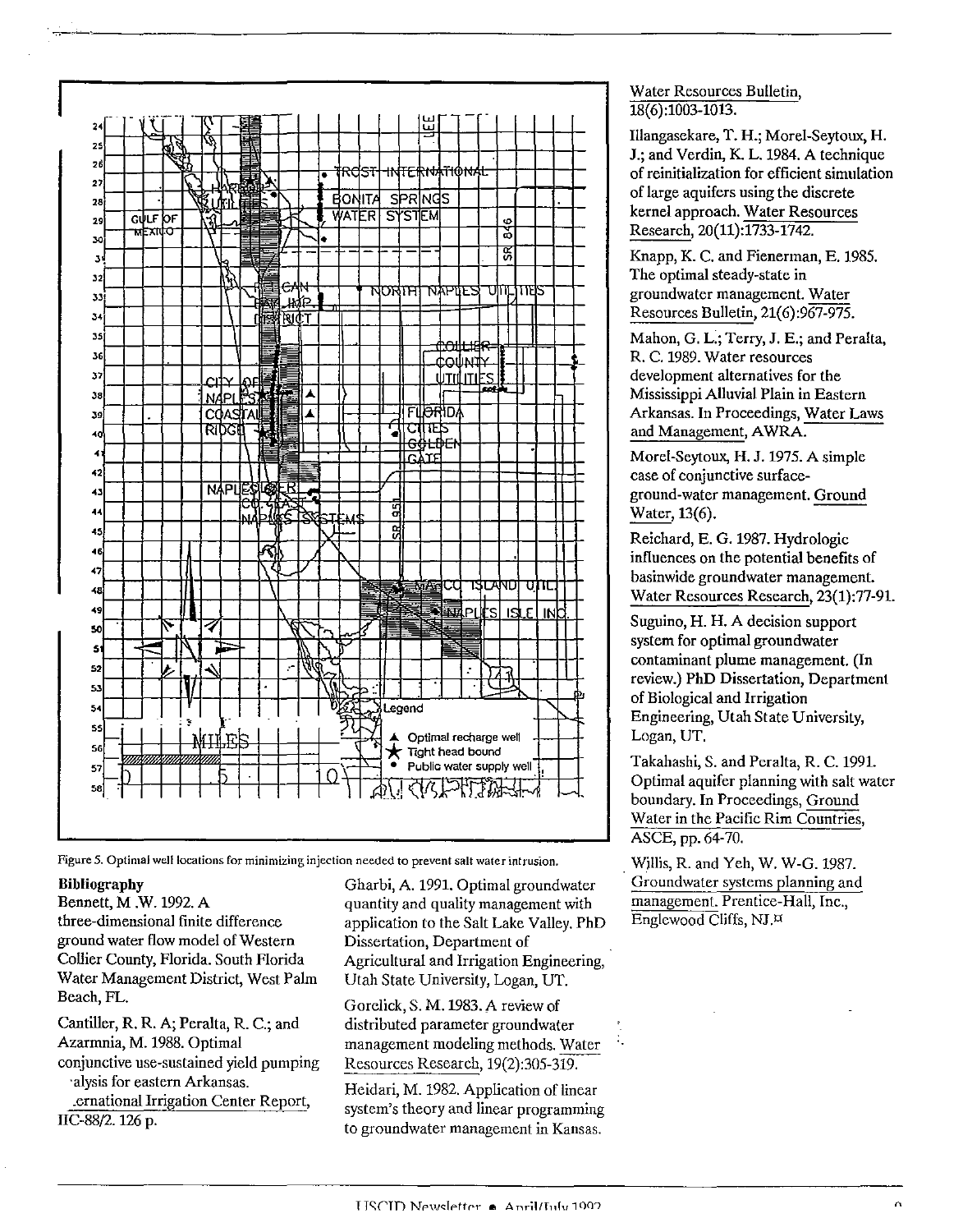| 07/23/92 | 13:49         | 2801 750 1181   | USU BIO ENG                                                                             | 团001 |
|----------|---------------|-----------------|-----------------------------------------------------------------------------------------|------|
|          |               | ***             | ***************************<br>ACTIVITY REPORT<br>$+3.3$<br>*************************** | 5 2  |
|          |               | TRANSMISSION OK |                                                                                         |      |
|          | TX/RX NO.     |                 | 1621                                                                                    |      |
|          |               | CONNECTION TEL  | 5p9354p3036285431                                                                       |      |
|          |               | CONNECTION ID   |                                                                                         |      |
|          | START TIME    |                 | $07/23$ 13:43                                                                           |      |
|          | USAGE TIME    |                 | 05 44                                                                                   |      |
|          | <b>PAGES</b>  |                 | 7                                                                                       |      |
|          | <b>RESULT</b> |                 | OK                                                                                      |      |
|          |               |                 |                                                                                         |      |

 $\label{eq:2.1} \frac{1}{\sqrt{2}}\left(\frac{1}{\sqrt{2}}\right)^{2} \left(\frac{1}{\sqrt{2}}\right)^{2} \left(\frac{1}{\sqrt{2}}\right)^{2} \left(\frac{1}{\sqrt{2}}\right)^{2} \left(\frac{1}{\sqrt{2}}\right)^{2} \left(\frac{1}{\sqrt{2}}\right)^{2} \left(\frac{1}{\sqrt{2}}\right)^{2} \left(\frac{1}{\sqrt{2}}\right)^{2} \left(\frac{1}{\sqrt{2}}\right)^{2} \left(\frac{1}{\sqrt{2}}\right)^{2} \left(\frac{1}{\sqrt{2}}\right)^{2} \left(\$ 

 $\mathcal{L}(\mathcal{L}^{\mathcal{L}})$  and  $\mathcal{L}(\mathcal{L}^{\mathcal{L}})$  and  $\mathcal{L}(\mathcal{L}^{\mathcal{L}})$  and  $\mathcal{L}(\mathcal{L}^{\mathcal{L}})$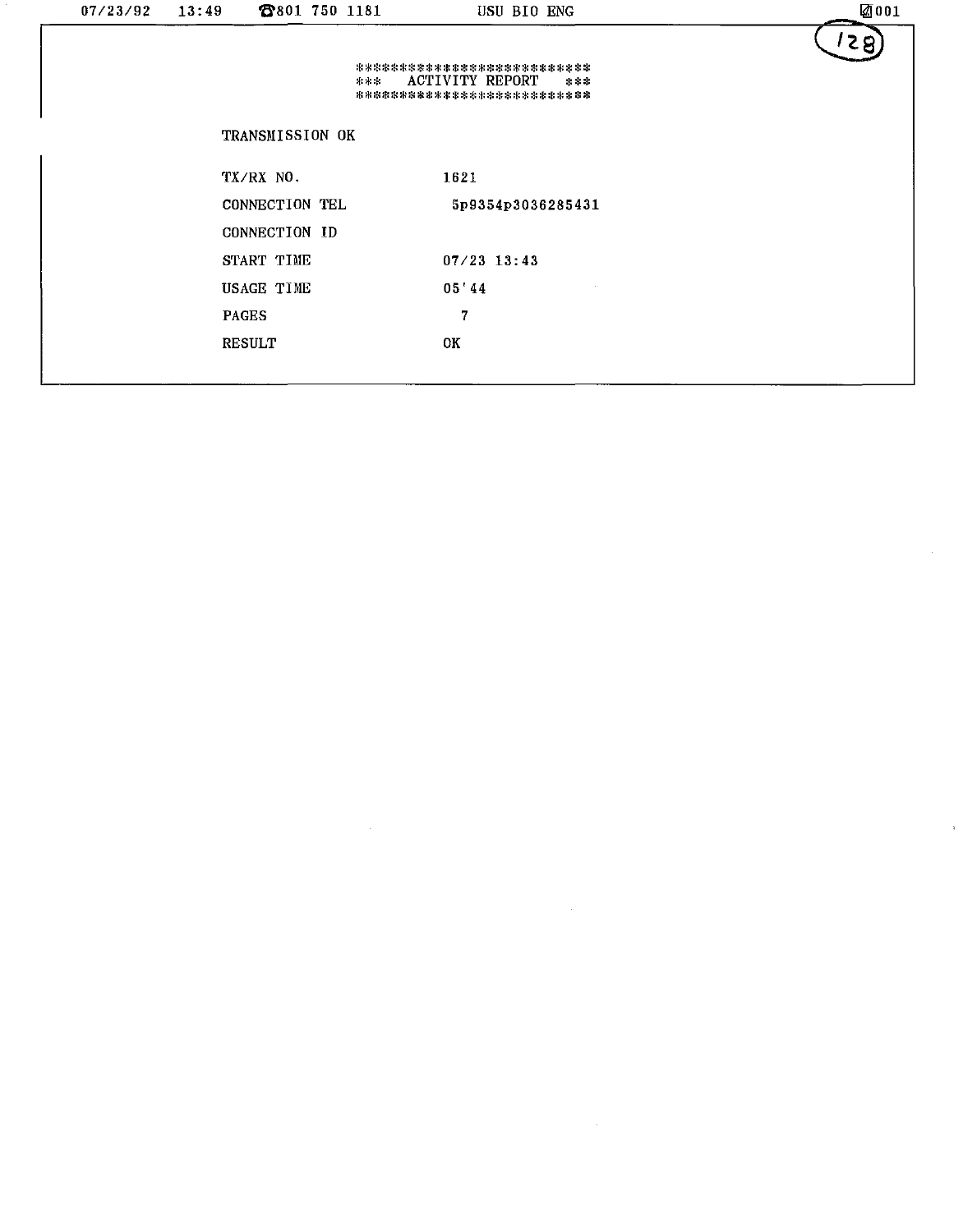of checking and assuring strategy acceptability becomes increasingly painful as the number of control locations becomes large. In essence, it becomes impossible to compute mathematically optimal strategies for complicated groundwater management problems using S models.

On the other hand, S/0 models directly compute the best pumping strategies for the desired management objectives, while assuring that the resulting heads and flows do not lie outside of prespecified limits or bounds (Fig. 1). The upper or lower bounds reflect the range of values which are acceptable for pumping volume and head for each cell. The model automatically considers the limits in the course of computing optimal pumping strategies. Lower bounds on pumping might be used to assure that at least current pumping is permitted. Pumping may or may not be limited at the upper end of the range, or it might be limited to reflect the most water that can be practically used from a particular cell. Lower bounds on head might be set at a specific distance below current water levels to prevent pollutant intrusion, or above the base of the aquifer. Upper bounds might be the ground surface or a water table at a specified distance below the ground surface.

Assume, for example, a situation in which a planning agency is attempting to determine how much groundwater they should permit to be pumped from an aquifer and the locations where it should be pumped, i.e., the spatial distribution of the withdrawals. If current pumping rates continue, harmful consequences might result. Local drawdowns might also become excessive, causing unacceptable saturated thickness, reduced well yields, salt water intrusion or stream dewatering. A finite difference  $S/O$  model can be used to directly calculate an optimal pumping strategy for any of several management objectives, without causing unacceptable consequences. For example, assume that the objective is to maximize regional sustainable groundwater pumping. Assume also that the agency does not want future heads to be more than 10 m lower than current heads and, in addition, does not want to induce salt water intrusion from the ocean. The S/O model will directly calculate the  $\mathsf{\times}$ maximum annual extraction possible in the basin and how much groundwater  $\mathcal{S}$  build be pumped from each cell. The potentiometric surface heads that will ultimately evolve from the optimal pumping will lie within the bounds specified initially (Fig. 1). In other words, future heads will not be more than 10 m below current heads and the gradient to the coast will be acceptable.

Of course, S/0 models have some of the same limitations as standard simulation models. Inadequate data or poor system representation will cause error. It is not possible to truly optimize management of a system that cannot be correctly represented  $\bigcirc$   $\bigcirc$   $\bigcirc$   $\bigcirc$   $\bigcirc$   $\bigcirc$   $\bigcirc$   $\bigcirc$   $\bigcirc$   $\bigcirc$   $\bigcirc$   $\bigcirc$   $\bigcirc$   $\bigcirc$   $\bigcirc$   $\bigcirc$   $\bigcirc$   $\bigcirc$   $\bigcirc$   $\bigcirc$   $\bigcirc$   $\bigcirc$   $\bigcirc$   $\bigcirc$ parameters are appropriate and actual boundary conditions are represented adequately within the model.

#### Utility and Limitations of Common S/0 Models

Ď,

Most S/O models use either an embedding or a response matrix approach for representing system (head) response to stimuli (pumping), (Gorelick, 1983). Embedding type models contain discretized finite difference or finite element equations embedded directly

2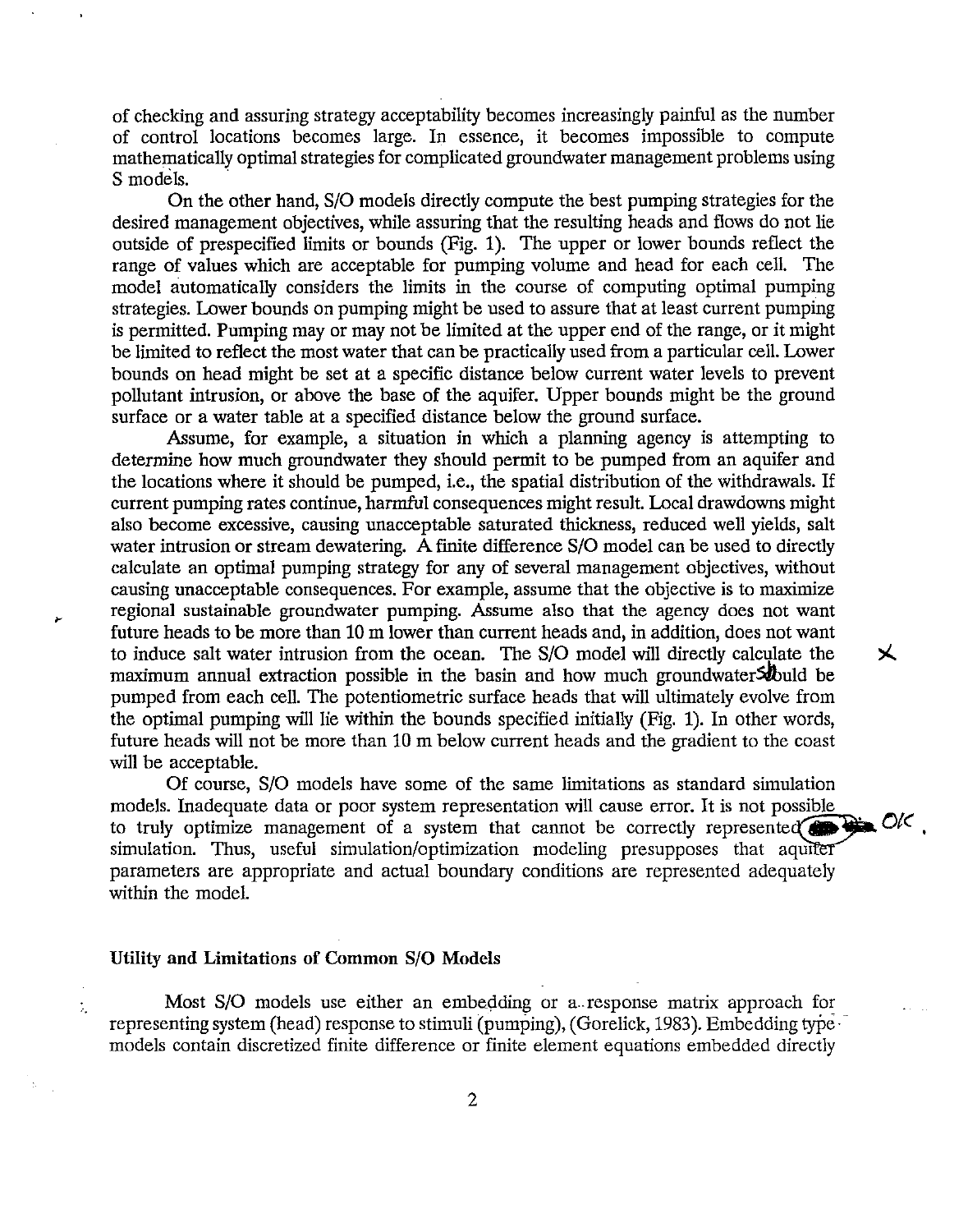needed by simulation models, plus information on lower and upper bounds on the variables.

 $257\%$ 

ستان کمپا

 $22222$ 

worten flagger fire of the 1

Gharbi (1991) developed an early version of USEM (Utah State Embedding Model) for optimizing 20-year transient pumping, flow and transport in the Salt Lake Valley (Figure 3). He used the embedding approach primarily because of the many nonlinear or piecewiselinear processes in the system. These included solute transport in an unknown flow field, evapotranspiration extraction of groundwater, stream-aquifer interflow, and flow between layers when a confined layer becomes unconfined. The results gave the systainable longterm pumping rate for each of the cells, and identified the areas where pumping should not be allowed.

Takahashi and Peralta (1992) adopted USEM because of the large numbers of similar constraints in a study of groundwater development potential near the borders of the Great Salt Lake. They revised Gharbi's USEM because their three-layer study area included piecewise expression of flow from drains and artesian flow that would cease when the potentiometric surface dropped below the ground surface (Figure 4).

Figure 5 shows a study area in Southwestern Florida for which a response matrix S/0 , model was used to minimize the amount of fresh water injection needed to prevent salt. water intrusion into layer 2 of a 5 layer system. The optimization problem was posed by Mark Wilsnack (personal communication). Optimization was performed using the MACMAN module of the PLUMAN degision support seftware (Suguino, 1992). This is a precursor to the Utah State minished Coefficient (Compared which addresses dynamic-Free water management. In the Florida problem, heads are constrained in some cells<br>
of layer 2 to be at least one foot above sea level. In the injection cells in layer 2, heads are<br>
constrained not to rise above the ground  $\mathcal{F}$   $\mathcal{F}$   $\mathcal{F}$   $\mathcal{F}$   $\mathcal{F}$   $\mathcal{F}$   $\mathcal{F}$   $\mathcal{F}$   $\mathcal{F}$   $\mathcal{F}$   $\mathcal{F}$   $\mathcal{F}$   $\mathcal{F}$   $\mathcal{F}$   $\mathcal{F}$   $\mathcal{F}$   $\mathcal{F}$   $\mathcal{F}$   $\mathcal{F}$   $\mathcal{F}$   $\mathcal{F}$   $\mathcal{F}$   $\mathcal{F}$   $\mathcal{F}$   $\mathcal{$ 

#### **Summary**

Simulation/Optimization models can greatly improve sustained groundwater yield and conjunctive water use planning. S/O modelling methods for flow management are well established and functional models are available. Increasing use of S/O models for planning and management purposes is expected, especially as ease-of-use and portability improves.

and management purposes is expected, especially as ease-of-use and portability improves.<br>The built Florida public of the prior of the shocked cases are considered.<br>If the treated the coast of the shocked cases are consider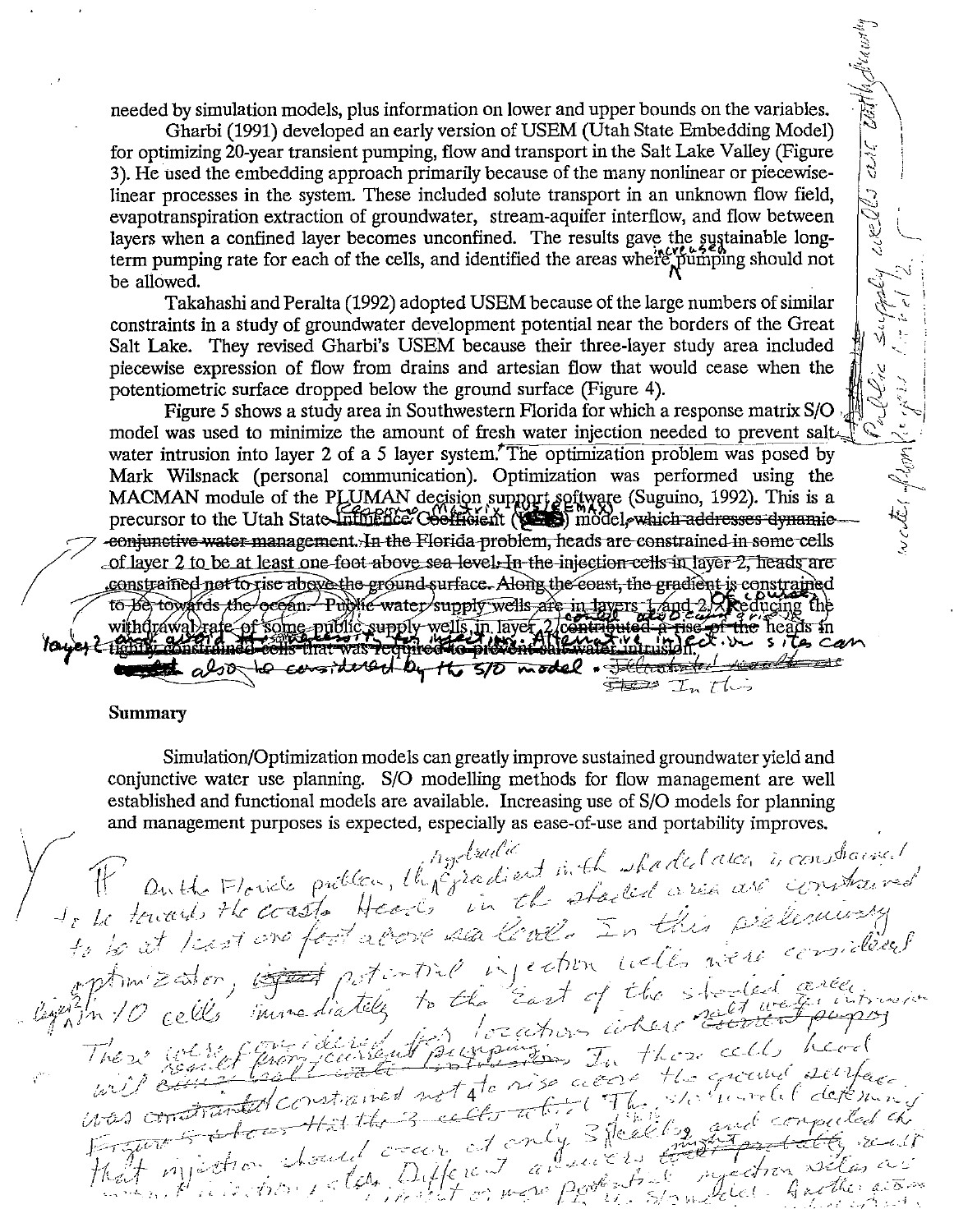## *FACSIMILE TRANSMIITAL SHEET*

# *FACSIMILE NUMBER: (801) 750-1248*

|              | DATE: $\frac{7}{2}\frac{9}{7}$   |
|--------------|----------------------------------|
| TO:          | SUE ANDERSEN                     |
|              | USCID                            |
|              | <u>SENVER COMMUNICATIONS</u>     |
|              | FAX NO.: $303 - 628 - 5431$      |
|              |                                  |
| <b>FROM:</b> | L.S. WILLARDSON                  |
|              | USSU                             |
|              |                                  |
|              | REMARKS: Attached are 4 Proce of |
|              | The REPORT TOXT. There were      |
|              | MINOR COMECTIONS ON PROC         |
|              | 2. The main Change is            |
|              | The last paragraph on            |
|              | Page4.                           |
|              |                                  |

# *BIOLOGICAL AND IRRIGATION ENGINEERING DEPARTMENT*

*UTAH STATE UNIVERSITY LOGAN, UT 84322-4105 TELEPHONE: (801) 750-2785*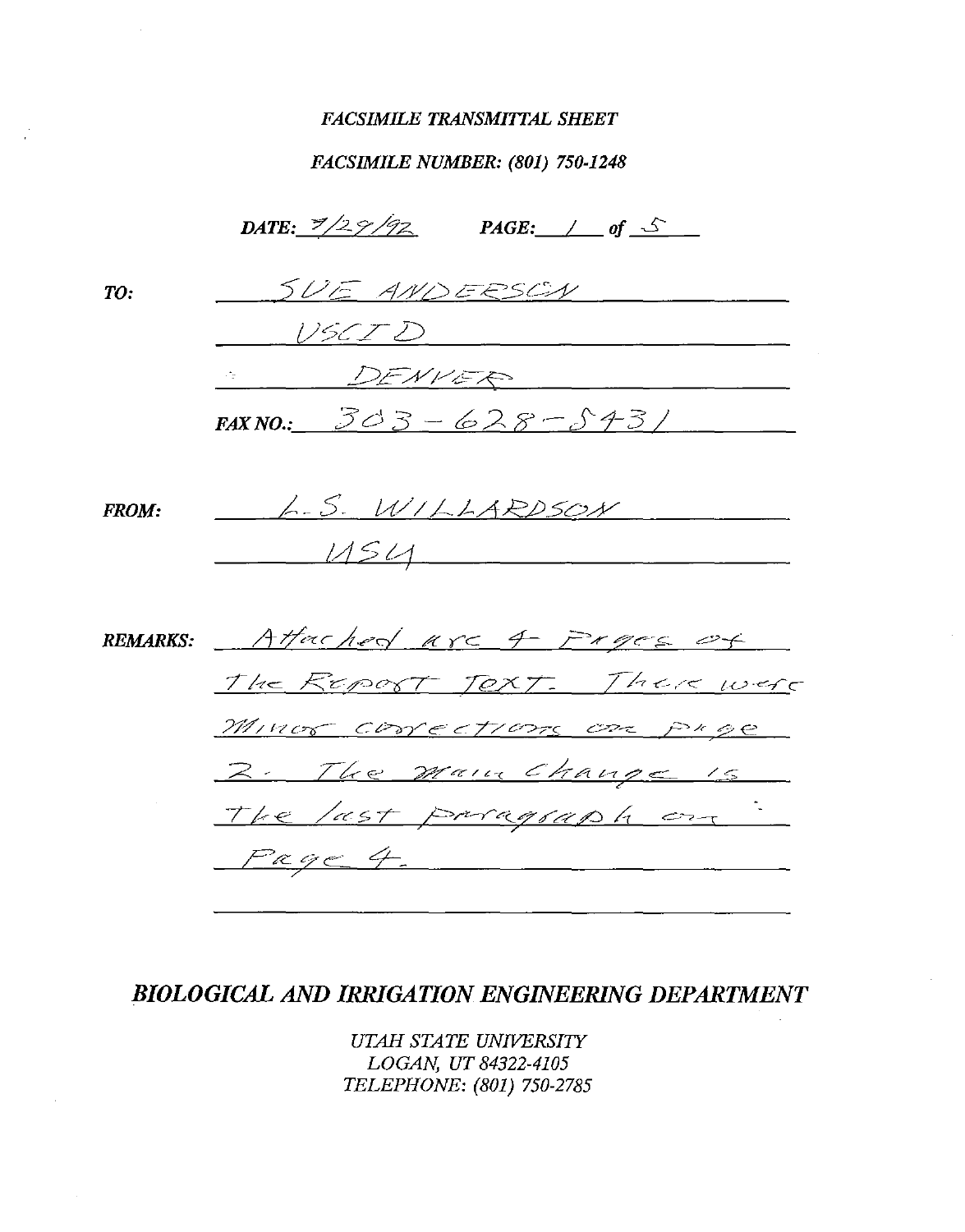#### **FACSIMILE TRANSMITTAL SHEET**

**FACSIMILE NUMBER: (801) 750-1248** 

DATE:  $7/23$  $PAGE:$  of  $\overline{7}$ United States Committee on  $TO:$ Irrigation and Drainage FAX NO.:  $303 - 628 - 5431$ Richard Peralta FROM:  $0 - 2786$   $FAX'(801)750 - 1248$ 8C REMARKS: Corrections made on pages 2 E4.

**BIOLOGICAL AND IRRIGATION ENGINEERING DEPARTMENT** 

UTAH STATE UNIVERSITY LOGAN, UT 84322-4105 TELEPHONE: (801) 750-2785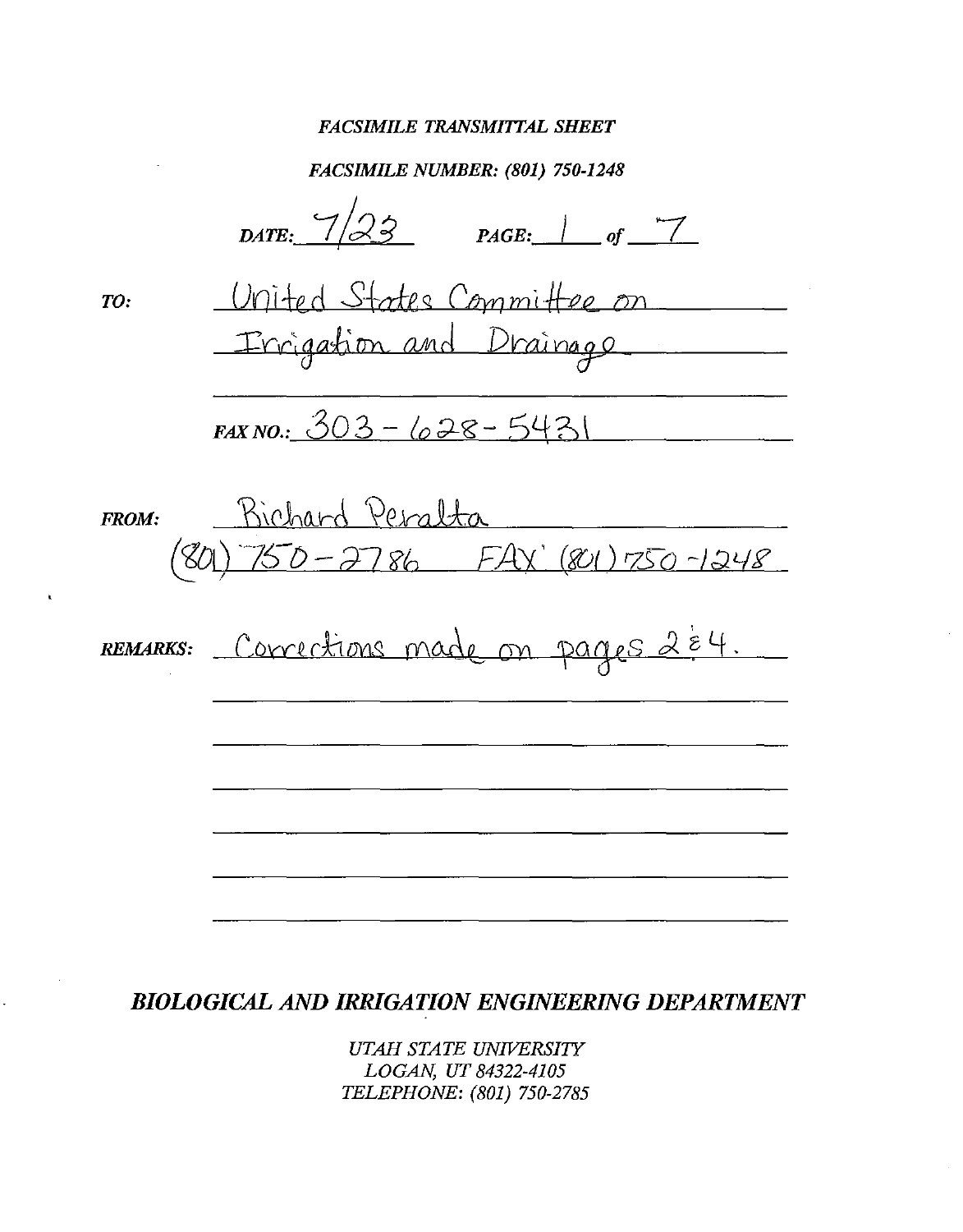$P$ EE  $A$ l TA FINN THERE

# **OPTIMIZING LONG TERM GROUND WATER PLANNING AND MANAGEMENT**

Richard C. Peralta and Lyman S. Willardson

Professor and Professor, Dept. of Biological and Irrigation Engineering Utah State University Logan, UT

Simulation/optimization (S/0) models can be used to speed the process of computing long term groundwater pumping strategies. These combined models can also greatly ease the planning tasks of water management agencies. They make the process of computing optimal perennial yield groundwater management strategies fairly straightforward. S/0 models dramatically improve conjunctive water management and can help minimize the cost of groundwater contaminant clean-up. The differences between S/0 models and the simulation (S) models currently used by over 98 % of practitioners are illustrated with recent applications of S/0 models in regional planning.

## **Comparison Between S/0 and the Commonly Used Simulation Models**

Simulation/Optimization models contain both simulation equations and operations research style optimization algorithms. The simulation equations assure that the model appropriately reflects aquifer response to boundary and internal fluxes. The optimization algorithms allow specifying the management objective as an equation, i.e., a function. The model will then compute a pumping strategy that maximizes (or minimizes) the value of the objective function.

Figure 1 compares S/0 model input requirements and how results differ from generally used simulation (S) models. The common S models only compute aquifer heads and flows which result from assumed (input) pumping values and boundary conditions. Using such models to develop desirable pumping strategies can be a tedious trial and error process. This is because simulated head responses to an assumed pumping strategy might cause undesirable consequences. In that case, the user has to assume another set of pumping values, reuse the model to compute aquifer system response and check again to see whether unacceptable results occur. This process of assuming, computing and checking might have to be repeated many times. The number of repetitions is affected by the number of pumping locations and control locations (places where acceptability of system response must be judged).

When using an S model, as the number of possible pumping sites increases, the likelihood that the user has assumed an 'optimal' strategy decreases. Assuming a truly optimal strategy becomes impractical or nearly impossible as problem complexity increases. There are simply too many different possible combinations of relative pumping values. Furthermore, even if the computation process is automated in a computer program, the act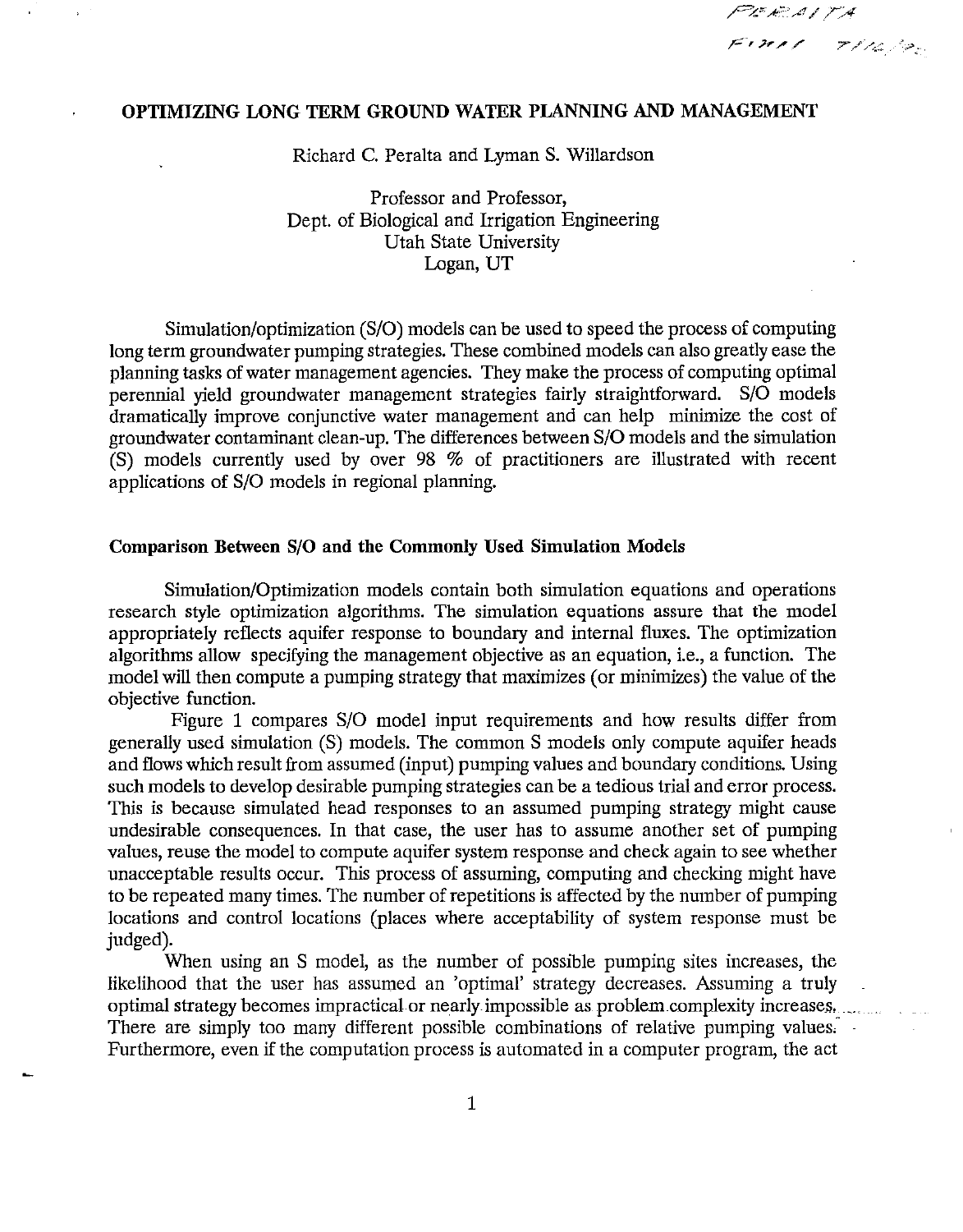of checking and assuring strategy acceptability becomes increasingly painful as the number of control locations becomes large. In essence, it becomes impossible to compute mathematically optimal strategies for complicated groundwater management problems using S models.

On the other hand, S/0 models directly compute the best pumping strategies for the desired management objectives, while assuring that the resulting heads and flows do not lie outside of prespecified limits or bounds (Fig. 1). The upper or lower bounds reflect the range of values which are acceptable for pumping volume and head for each cell. The model automatically considers the limits in the course of computing optimal pumping strategies. Lower bounds on pumping might be used to assure that at least current pumping is permitted. Pumping may or may not be limited at the upper end of the range, or it might be limited to reflect the most water that can be practically used from a particular cell. Lower bounds on head might be set at a specific distance below current water levels to prevent pollutant intrusion, or above the base of the aquifer. Upper bounds might be the ground surface or a water table at a specified distance below the ground surface.

Assume, for example, a situation in which a planning agency is attempting to determine how much groundwater they should permit to be pumped from an aquifer and the locations where it should be pumped, i.e., the spatial distribution of the withdrawals. If current pumping rates continue, harmful consequences might result Local drawdowns might also become excessive, causing unacceptable saturated thickness, reduced well yields, salt water intrusion or stream dewatering. A finite difference S/O model can be used to directly calculate an optimal pumping strategy for any of several management objectives, without causing unacceptable consequences. For example, assume that the objective is to maximize regional sustainable groundwater pumping. Assume also that the agency does not want future heads to be more than 10 m lower than current heads and, in addition, does not want to induce salt water intrusion from the ocean. The S/O model will directly calculate the  $\mathsf{\times}$ maximum annual extraction possible in the basin and how much groundwater Sould be pumped from each cell. The potentiometric surface heads that will ultimately evolve from the optimal pumping will lie within the bounds specified initially (Fig. 1). In other words, future heads will not be more than 10 m below current heads and the gradient to the coast will be acceptable.

Of course, S/0 models have some of the same limitations as standard simulation models. Inadequate data or poor system representation will cause error. It is not possible to truly optimize management of a system that cannot be correctly represente~ **0/(** , simulation. Thus, useful simulation/optimization modeling presupposes that aq~ parameters are appropriate and actual boundary conditions are represented adequately within the model.

#### **Utility and Limitations of Common S/0 Models**

Most S/O models use either an embedding or a response matrix approach for representing system (head) response to stimuli (pumping), (Gorelick, 1983). Embedding type models contain discretized finite difference or finite element equations embedded directly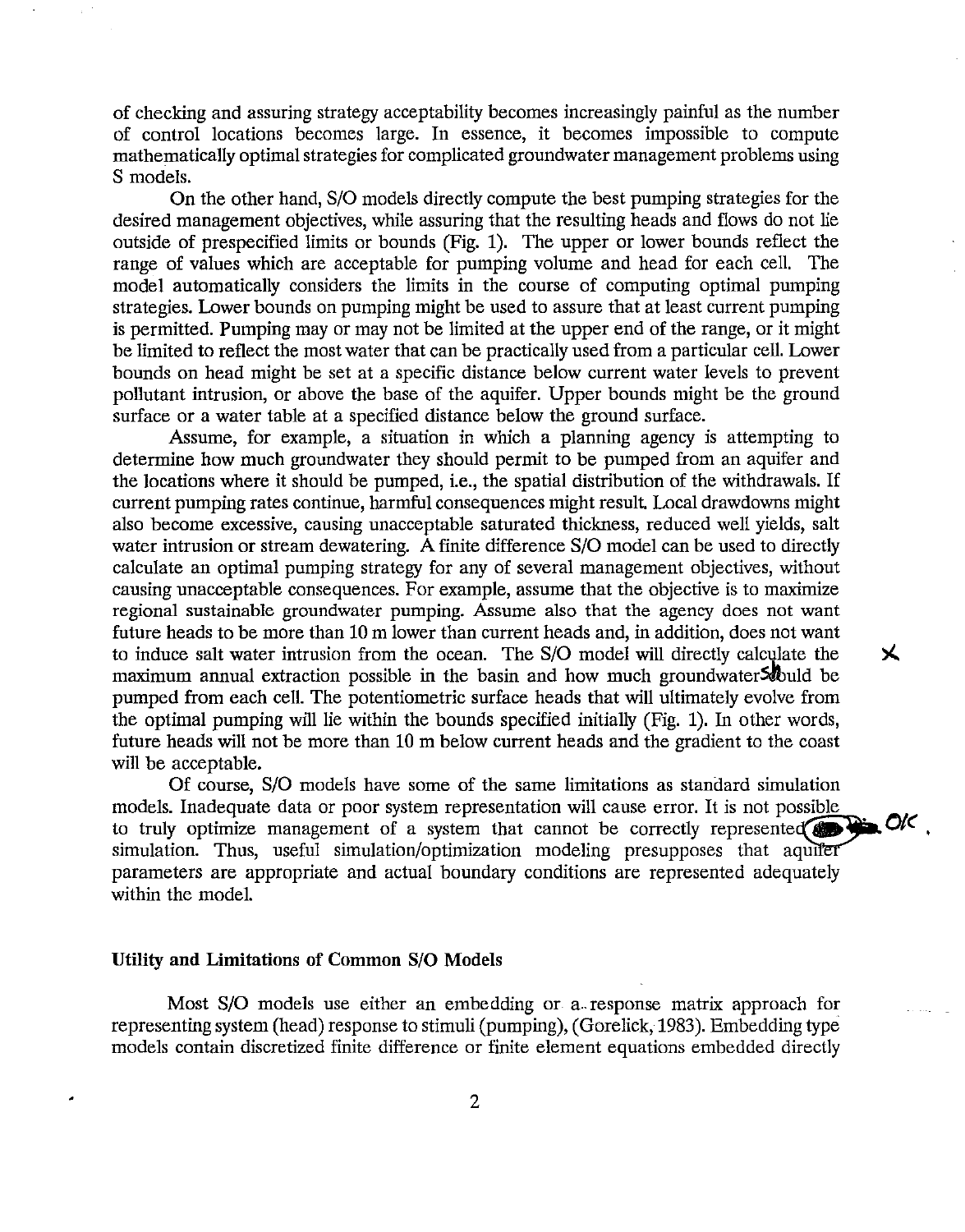as constraints. In a finite difference embedding model, head and pumping values (or other flows) are computed at each cell and for each time step. This is desirable for many agricultural situations in which: (1) pumping should be a decision variable at most cells, (2) head must be constrained in a high proportion of cells, and (3) an optimal perennially sustainable groundwater yield strategy is desired.

Steady-state embedding models are very useful for sustained yield planning (Knapp, 1985; Willis and Yeh, 1987). Implementation in the field of a computed optimal pumping strategy should result in the eventual evolution of an acceptable potentiometric surface. Actual short-term head variations will occur with time during the year and generally do not pose a difficulty. Heads at cells distant from rivers or other sources of rapid recharge will normally fluctuate around and return to their optimal quasi-steady-state values during a series of climatically 'average' years, once the optimal steady-state has been reached.

Response matrix S/0 models use influence coefficients, superposition and linear systems theory (Heidari, 1982; Reichard, 1987; Morel-Seytoux, 1975; Illangasekare et al, 1984). These are called response matrix (RM) models and employ a two step process. First, a simulation model is used to calculate system response to unit stimuli. Then separate optimization is performed by an S/0 model which includes summation equations ( discretized forms of the convolution integral). RM models are superior for transient management situations. They require constraint equations for only those specific cells and time steps at which head or flows (other than pumping) need restriction during the optimization. To predict system response to the optimal strategy at locations and times other than those constrained in the S/0 model, an external simulation model is applied after the optimization.

Both Embedding and RM S/0 models generally assume system linearity during at least some part of their processing operation. Confined aquifers are linear systems, unless they become unconfined during computation. Unconfined aquifers are nonlinear, but sometimes the change in transmissivity with time or during processing is insignificant. Most commonly, system nonlinearity is addressed by cycling. Cycling involves: (1) assuming system parameters, (2) computing an optimal strategy, (3) recomputing system parameters, ( 4) comparing assumed and newly computed parameter values, and (5) either stopping or returning to step (2) and repeating the process if the assumed values are still inappropriate for the problem. This convergence process can frequently be completed within three computation cycles.

#### **Recent Sample Applications of** S/0 **Models in Regional Planning**

Cantiller et al (1988) demonstrated use of the embedding approach for a 50-year conjunctive water use planning study. They maximized the combined use of groundwater and surface water for a 30,000 km2 portion of eastern Arkansas and predicted the areas of potential unsatisfied demand for the year 2030. The study (Figure 2) required cooperation between all agencies involved in large scale hydrologic planning (Mahon et al, 1989). They used the embedding approach because almost all cells contained pumping variables and drawdown needed to be constrained in most cells. Use of S/0 models requires all the data